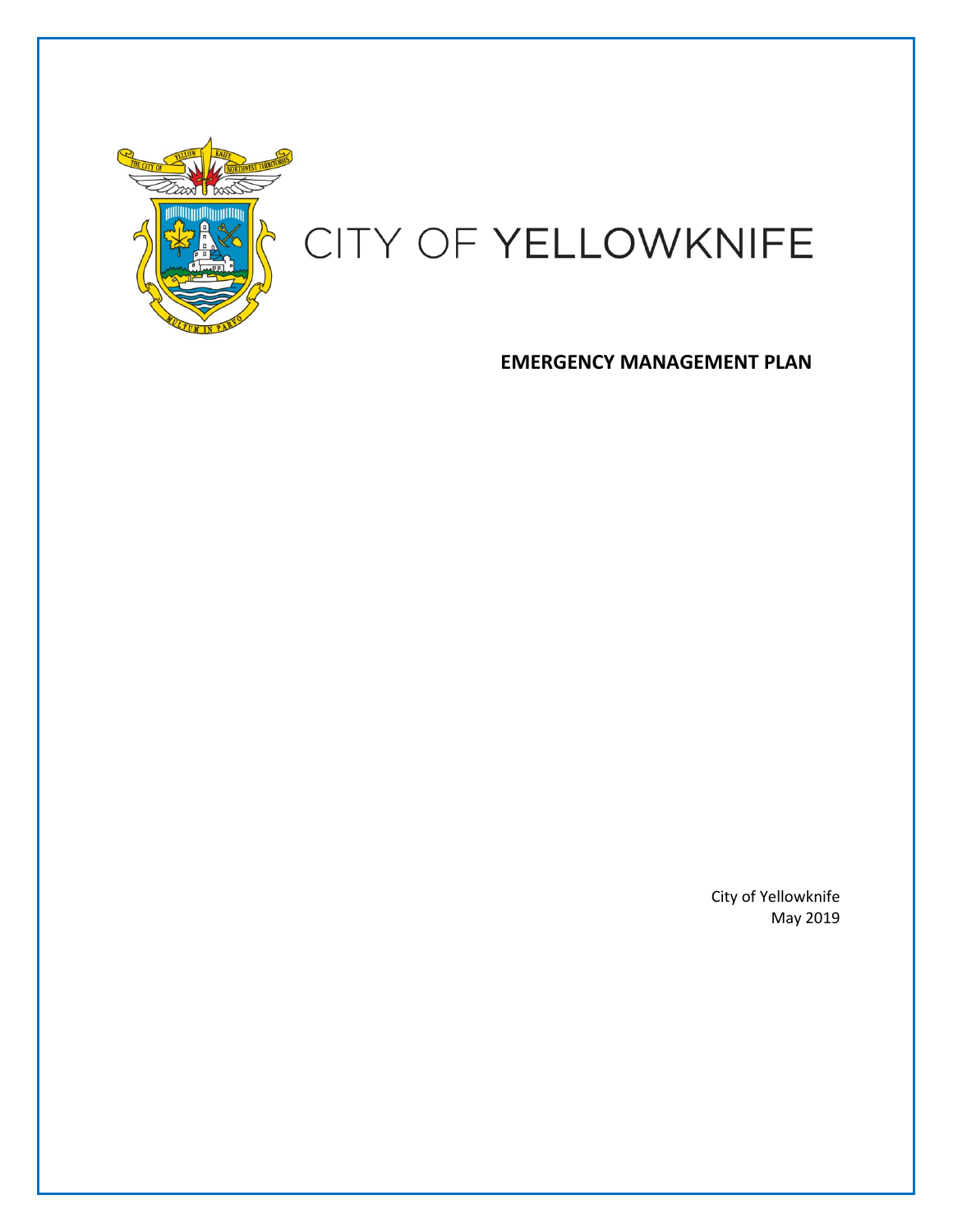# **TABLE OF CONTENTS**

| 1  |            |                                                                                            |  |
|----|------------|--------------------------------------------------------------------------------------------|--|
| 2  |            |                                                                                            |  |
| 3  |            |                                                                                            |  |
| 4  |            |                                                                                            |  |
| 5  |            |                                                                                            |  |
|    |            |                                                                                            |  |
| 6  |            |                                                                                            |  |
|    | 6.1        |                                                                                            |  |
|    | 6.2        |                                                                                            |  |
|    | 6.3        |                                                                                            |  |
|    | 6.4<br>6.5 |                                                                                            |  |
|    | 6.6        |                                                                                            |  |
| 7  |            |                                                                                            |  |
|    |            |                                                                                            |  |
|    | 7.1<br>7.2 |                                                                                            |  |
|    | 7.2.1      |                                                                                            |  |
|    | 7.2.2      |                                                                                            |  |
|    | 7.3        |                                                                                            |  |
|    | 7.3.1      |                                                                                            |  |
|    | 7.3.2      |                                                                                            |  |
|    | 7.3.3      |                                                                                            |  |
| 8  |            |                                                                                            |  |
|    | 8.1        |                                                                                            |  |
|    | 8.2        |                                                                                            |  |
|    | 8.3        |                                                                                            |  |
|    | 8.4        |                                                                                            |  |
|    | 8.5        |                                                                                            |  |
|    | 8.5.1      |                                                                                            |  |
|    | 8.5.2      |                                                                                            |  |
|    | 8.5.3      |                                                                                            |  |
| 9  |            |                                                                                            |  |
|    | 9.1        |                                                                                            |  |
|    | 9.2        |                                                                                            |  |
|    | 9.3        |                                                                                            |  |
|    | 9.4        |                                                                                            |  |
|    | 9.5        |                                                                                            |  |
|    | 9.6        |                                                                                            |  |
|    | 9.7        | Director of Corporate Services and/or Manager of Corporate Services and Risk Management 22 |  |
|    | 9.8        |                                                                                            |  |
|    | 9.9        |                                                                                            |  |
|    | 9.10       |                                                                                            |  |
|    | 9.11       |                                                                                            |  |
|    | 9.12       |                                                                                            |  |
|    | 9.13       |                                                                                            |  |
| 10 |            |                                                                                            |  |
| 11 |            |                                                                                            |  |
| 12 |            |                                                                                            |  |
| 13 |            |                                                                                            |  |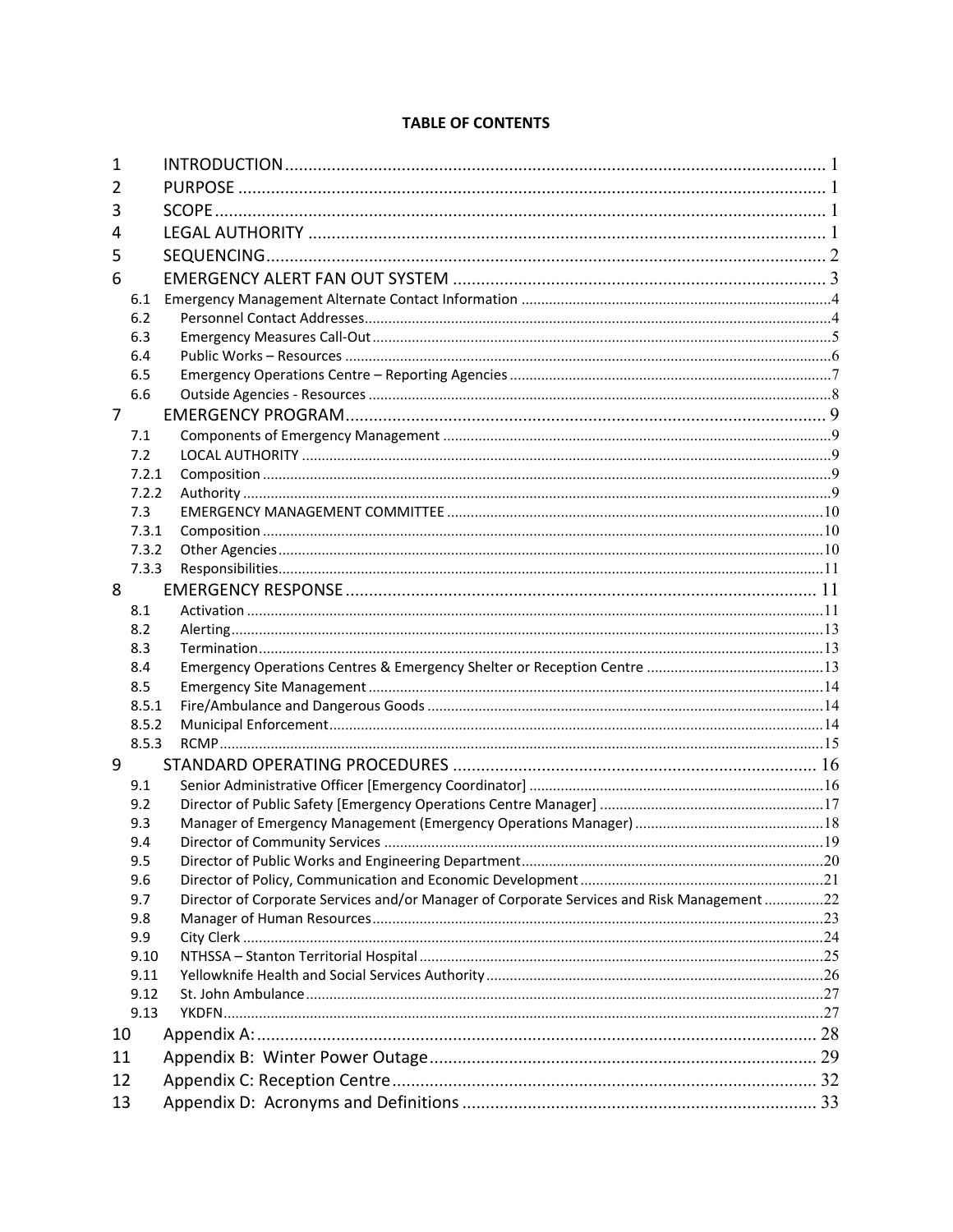#### **FOREWORD**

No community is exempt from emergencies or disasters nor can they predict when, or in what form, a disaster may strike. Within the limits of these assumptions, there is a great deal which can be done to reduce the effects of a disaster by preplanning.

Every community must be prepared to react to emergency conditions to avoid possible injury or death, property damage or loss. It is the responsibility of the City's Emergency Management Committee to provide leadership and coordination during an emergency to minimize the impact.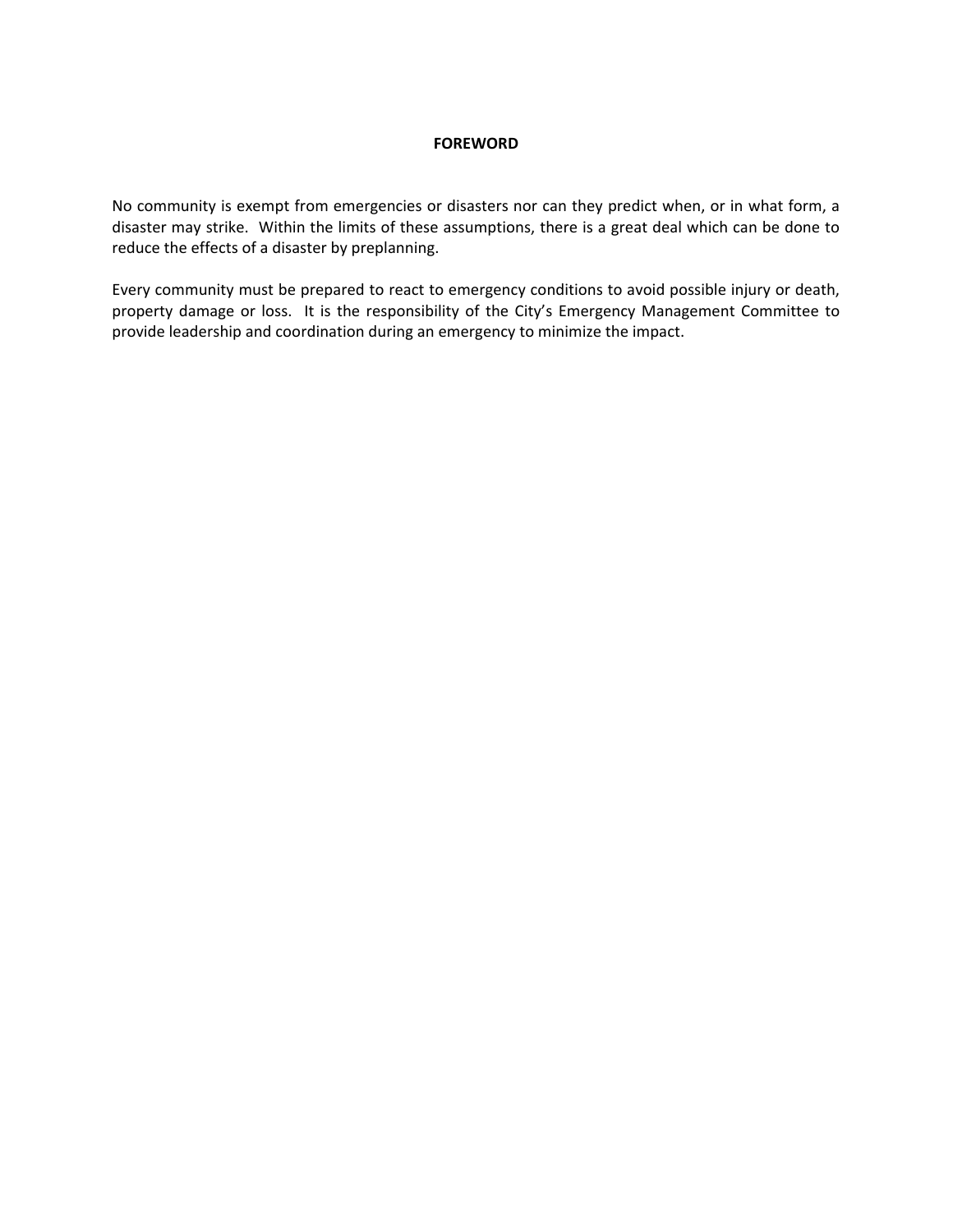# **1 INTRODUCTION**

Yellowknife has been the capital of the Northwest Territories since 1967. It is located on the north shore of Great Slave Lake, approximately 600 air miles north of Edmonton, Alberta. The city is on the Mackenzie Highway system, which provides all-weather road access to southern Canada and to the Yukon and Alaska. Yellowknife is situated at 62 degrees north latitude, 114 degrees west longitude.

This city of approximately 20,000 people is governed by a Mayor and eight Councilors, with the administration led by a Senior Administrative Officer.

The City of Yellowknife maintains a Public Safety Department which includes a structural fire/ambulance service, municipal enforcement division, and an emergency management division which includes an emergency dispatch centre for all 24/7 municipal emergency services. Yellowknife is policed by the RCMP and is the location of the RCMP "G" Division headquarters, governing all detachments across the Northwest Territories. The Government of the Northwest Territories (GNWT) Legislative Assembly and most of the GNWT Department headquarters are located in Yellowknife. It is also the Arctic Regional headquarters for the Canadian Forces' Joint Task Force and has offices for several Federal Government departments.

# **2 PURPOSE**

The primary purpose of the Emergency Plan (Plan) is to assign emergency responsibilities and provide for the coordination of resources and services required to respond to an emergency or threat.

# **3 SCOPE**

The Plan helps establish a plan of action for the efficient deployment of resources and/or services required for a prompt coordinated response to an emergency or threat. This Plan will also help minimize risk with regard to the health and safety of City residents, and damage or loss of property.

## **4 LEGAL AUTHORITY**

The City, in accordance with the legislation adopted by the Government of the Northwest Territories, *Emergency Management Act,* is considered a 'local authority' and provided with the following powers under section 10.(1):

- 1. May conduct or authorize the conduct of emergency operations outside of the community;
- 2. May conduct or authorize the conduct of emergency management activities inside the community; and
- 3. May authorize the temporary engagement of volunteers for carrying out those operations and activities referred to in paragraphs (a) and (b).

The City, as a 'local authority' is also provided with the following duties under section 10.(2):

- a. Shall establish and maintain a local emergency management organization to develop and implement local emergency plans and to establish other measures in respect of emergency management;
- b. Shall appoint a local coordinator and establish duties of the coordinator, including the preparation and coordination of local emergency plans and programs for the local authority;
- c. Shall prepare or cause to be prepared, adopt and maintain local emergency plans and programs;
- d. Shall ensure that the Head of the Emergency Management Organization receives the most current version of the adopted local emergency plans; and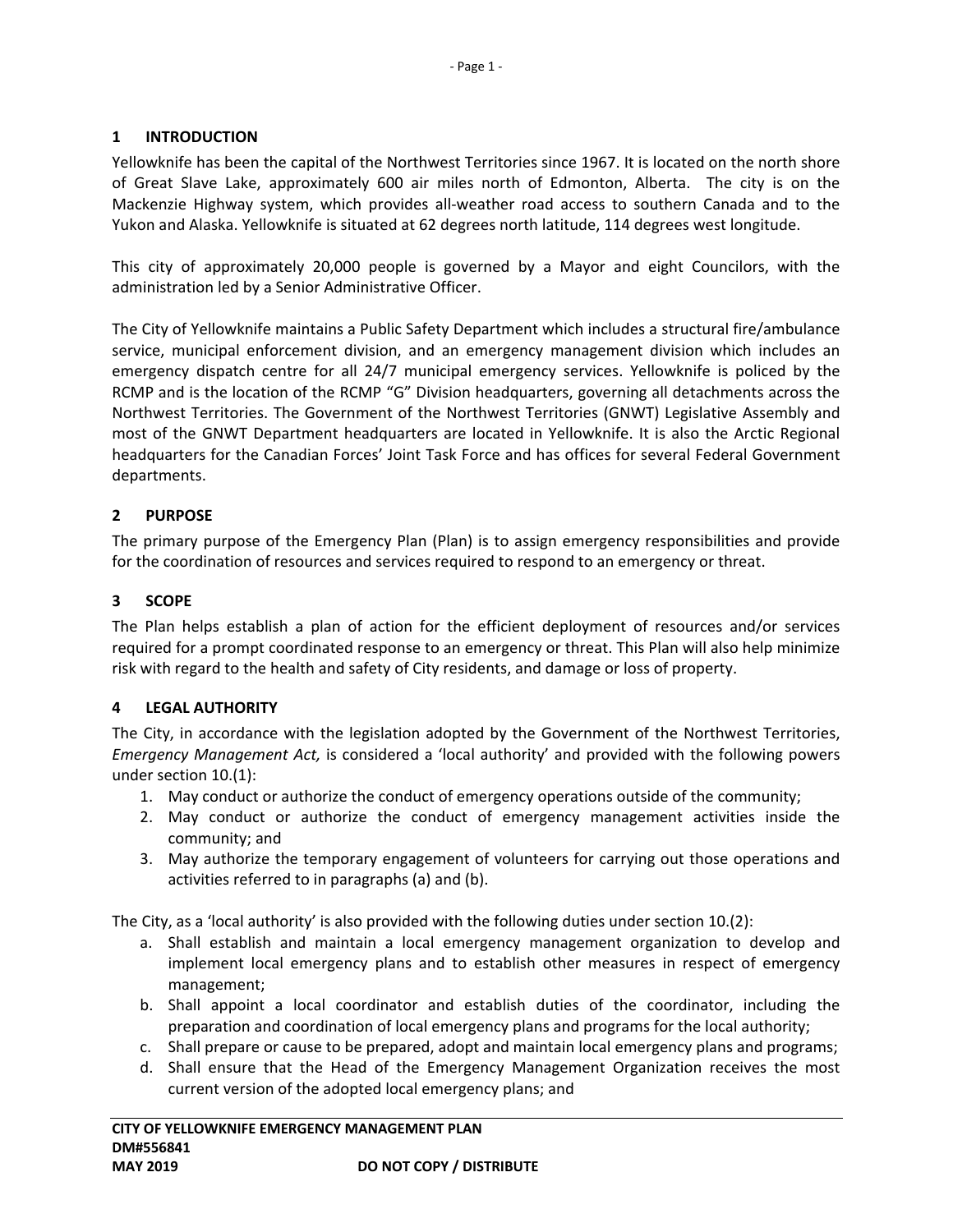e. Shall review local emergency plans annually.

## **5 SEQUENCING**

- 1. Notification of emergency or threat to SAO, or Alternate, or to Director of Public Safety, or Alternate
- 2. Verification of emergency or threat by Emergency Site Manager/SAO
- 3. Contact GNWT EMO
- 4. Contact of other Agencies as required by the circumstances
- 5. Establish two-way radio communication with site
- 6. Connect E.O.C. dedicated telephones
- 7. Activate EOC (City Hall Upstairs Boardroom) (Alternate Site is the Firehall) SAO, all Directors, Specific Managers, Partner Agencies
- 8. Activate Emergency Alerting Systems/City Departments
- 9. Council declaration of a State of Local Emergency Yes/No Council/SAO
- 10. Keep the Public informed on emergency operations and threat conditions, and aware of their responsibilities
- 11. Arrange press conferences and media briefings
- 12. Maintain a log of all actions taken and associated costs
- 13. Report to City Council and administration on the nature of the threat and responses taken.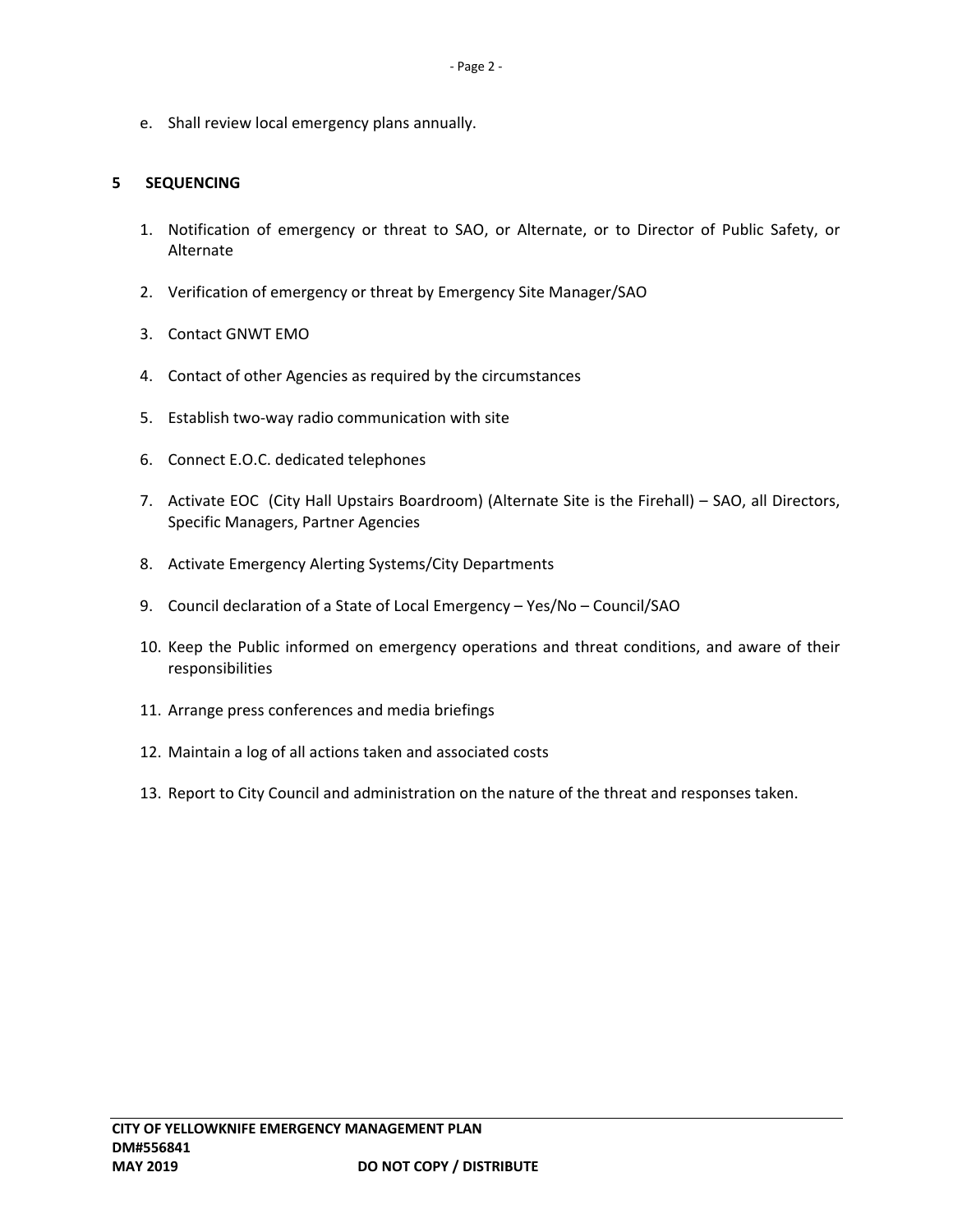## **6 EMERGENCY ALERT FAN OUT SYSTEM**

- 1. Source to City Emergency Dispatch (City Dispatch Centre)
- 2. Dispatch to Agency Responsible  $(1<sup>st</sup>$  responder)
- 3. Fire Division, Municipal Enforcement Division or Public Works & Engineering

Responding Agency to one of the following:

|                                               | <b>Phone Numbers</b>    |                     |  |
|-----------------------------------------------|-------------------------|---------------------|--|
|                                               | <b>Work</b>             | Home/Cell           |  |
| Sheila Bassi-Kellett City Administrator       |                         |                     |  |
| (Second call)                                 |                         |                     |  |
| Eric Bussey Director, Public Safety           |                         |                     |  |
| (First to be called in the event of an        |                         |                     |  |
| emergency)                                    |                         |                     |  |
| Doug Gillard,                                 |                         |                     |  |
| Manager, Emergency Management                 |                         |                     |  |
| <b>Chris Greencorn</b>                        |                         |                     |  |
| Director, Public Works & Engineering          |                         |                     |  |
| <b>Grant White</b>                            |                         |                     |  |
| Director, Community Services                  |                         |                     |  |
| <b>Sharolynn Woodward</b>                     |                         |                     |  |
| Director, Corporate Services                  |                         |                     |  |
| Nalini Naidoo                                 |                         |                     |  |
| Director, Planning & Development              |                         |                     |  |
| <b>Kerry Penney</b>                           |                         |                     |  |
| Director, Policy, Communications & Economic   |                         |                     |  |
| Development                                   |                         |                     |  |
| <b>Debbie Gillard</b>                         |                         |                     |  |
| City Clerk                                    |                         |                     |  |
| <b>Marie Couturier</b>                        |                         |                     |  |
| Manager, Human Resources                      |                         |                     |  |
| <b>City of Yellowknife Emergency Dispatch</b> | 920-5699 (Public Works) | 873-2222 (Emergency |  |
| Centre                                        | 920-2737 (MED)          | Number)             |  |
|                                               |                         |                     |  |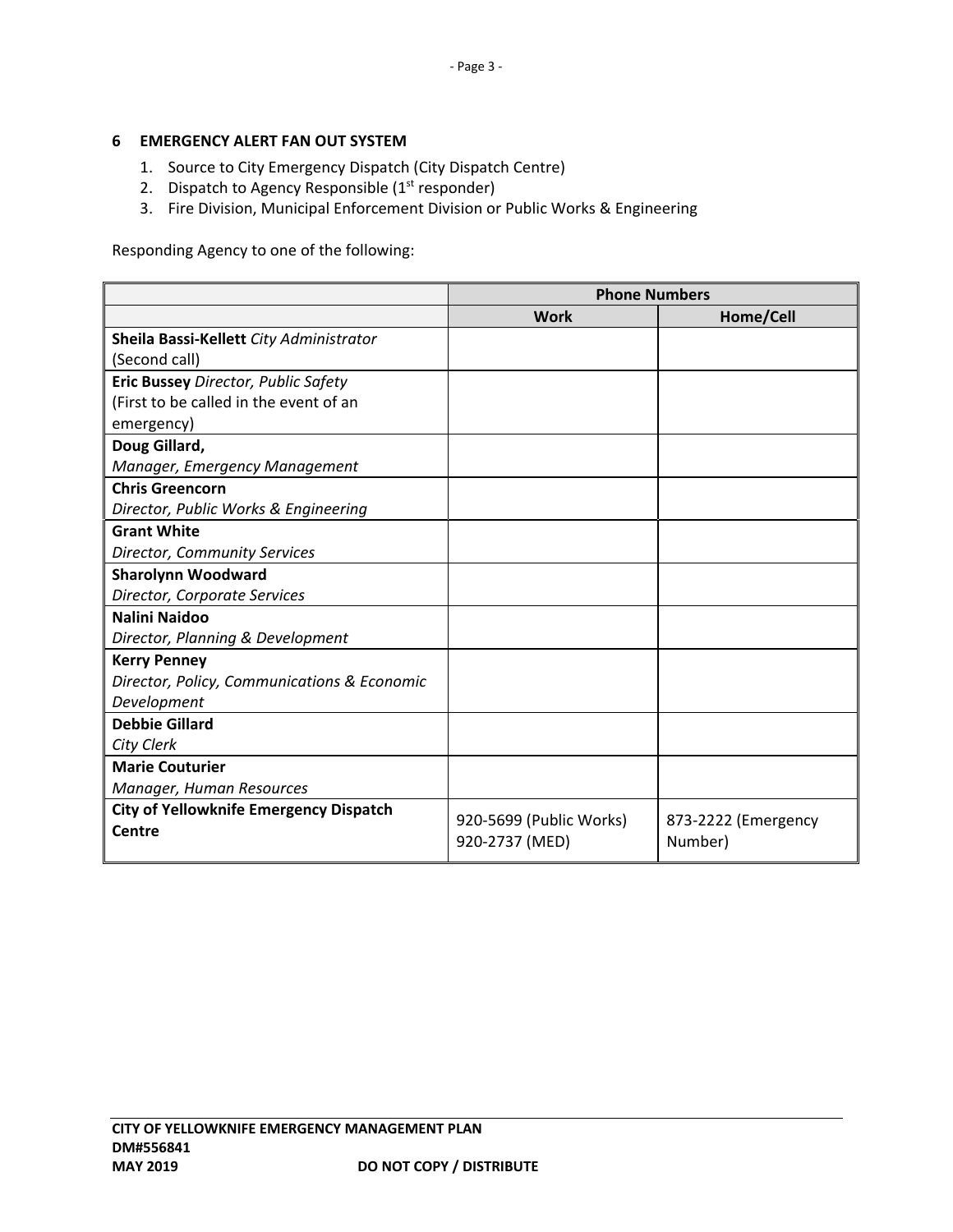# **6.1 Emergency Management Alternate Contact Information**

| <b>Name</b>                      | <b>Alternate</b> |
|----------------------------------|------------------|
| <b>SAO</b>                       |                  |
| Sheila Bassi-Kellett             |                  |
| <b>Director of Public Safety</b> |                  |
| <b>Eric Bussey</b>               |                  |

# **6.2 Personnel Contact Addresses**

| <b>Name</b>           | <b>Address</b> |
|-----------------------|----------------|
| Sheila Bassi-Kellett  |                |
| Eric Bussey           |                |
| <b>Grant White</b>    |                |
| Chris Greencorn       |                |
| Sharolynn Woodward    |                |
| Nalini Naidoo         |                |
| Kerry Penney          |                |
| Debbie Gillard        |                |
| Doug Gillard          |                |
| Marie Couturier       |                |
| Mayor Rebecca Alty    |                |
| Shauna Morgan         |                |
| <b>Stacie Smith</b>   |                |
| Niels Konge           |                |
| <b>Robin Williams</b> |                |
| Cynthia Mufandaedza   |                |
| <b>Julian Morse</b>   |                |
| Steve Payne           |                |
| Rommel Silverio       |                |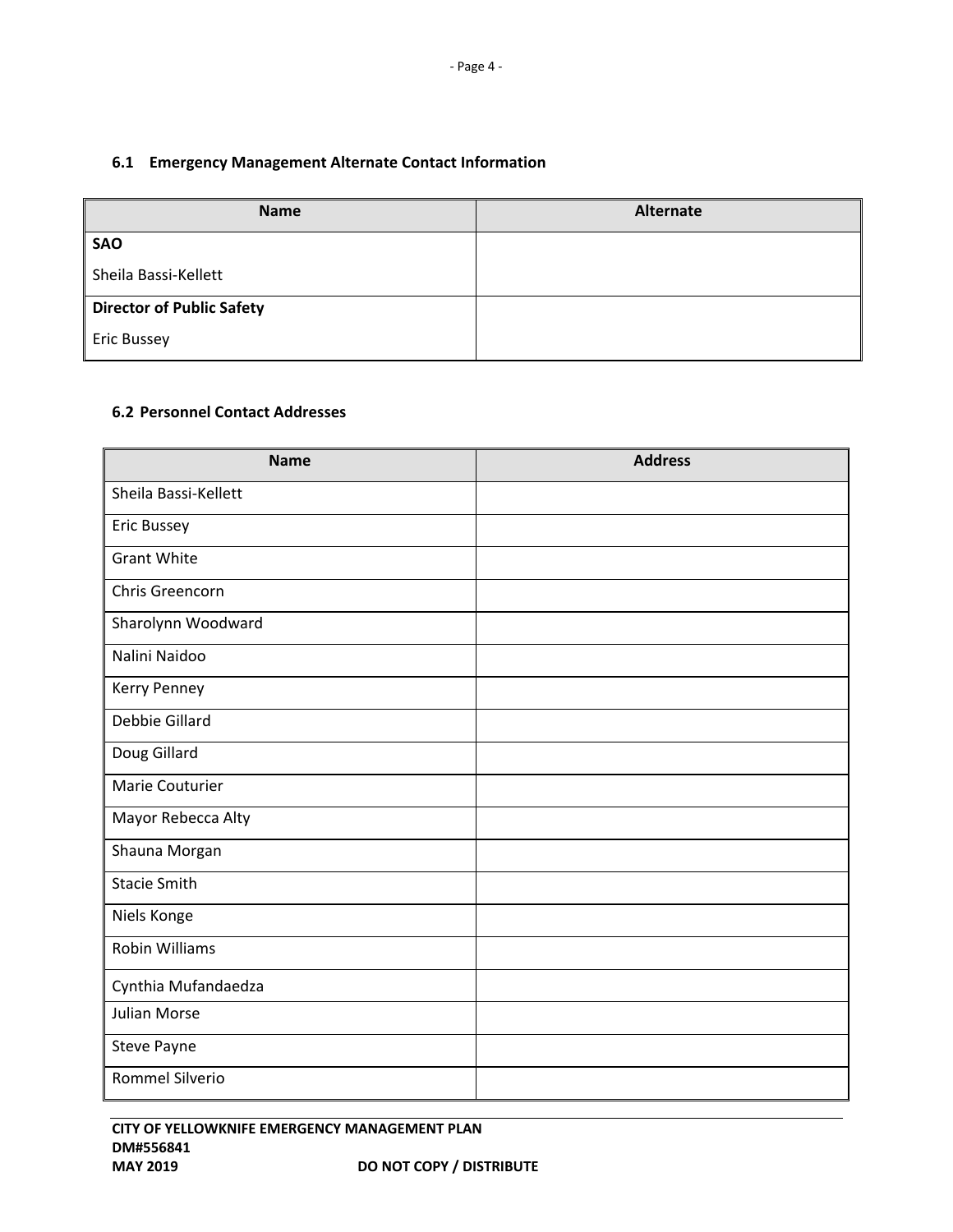# *6.3 Emergency Measures Call‐Out*

# **Incident Command \*\*** \*\* **\*\*** \*\* **\*\*** \*\* **\*\*** \*\*  **City Administrator (Emergency Co‐ordinator)**

 **\*\*** \*\* **\*\*** \*\* **\*\*** \*\* **\*\*** \*\*

# **Director of Public Safety**

**\*\*** 

#### **Director of Corporate Services**

**\*\*** 

## **Director of Public Works & Engineering**

| (Mayor) Rebecca Alty       | (Deputy Mayor) Shauna Morgan |  |
|----------------------------|------------------------------|--|
|                            |                              |  |
|                            | <b>COUNCILLORS</b>           |  |
| <b>Neils Konge</b>         | <b>Rommel Silverio</b>       |  |
| Contact Information        | <b>Contact Information</b>   |  |
| <b>Julian Morse</b>        | <b>Stacie Smith</b>          |  |
| Contact Information        | Contact Information          |  |
| Cynthia Mufandaedza        | <b>Robin Williams</b>        |  |
| <b>Contact Information</b> | <b>Contact Information</b>   |  |
| <b>Steve Payne</b>         |                              |  |
| Contact Informatoin        |                              |  |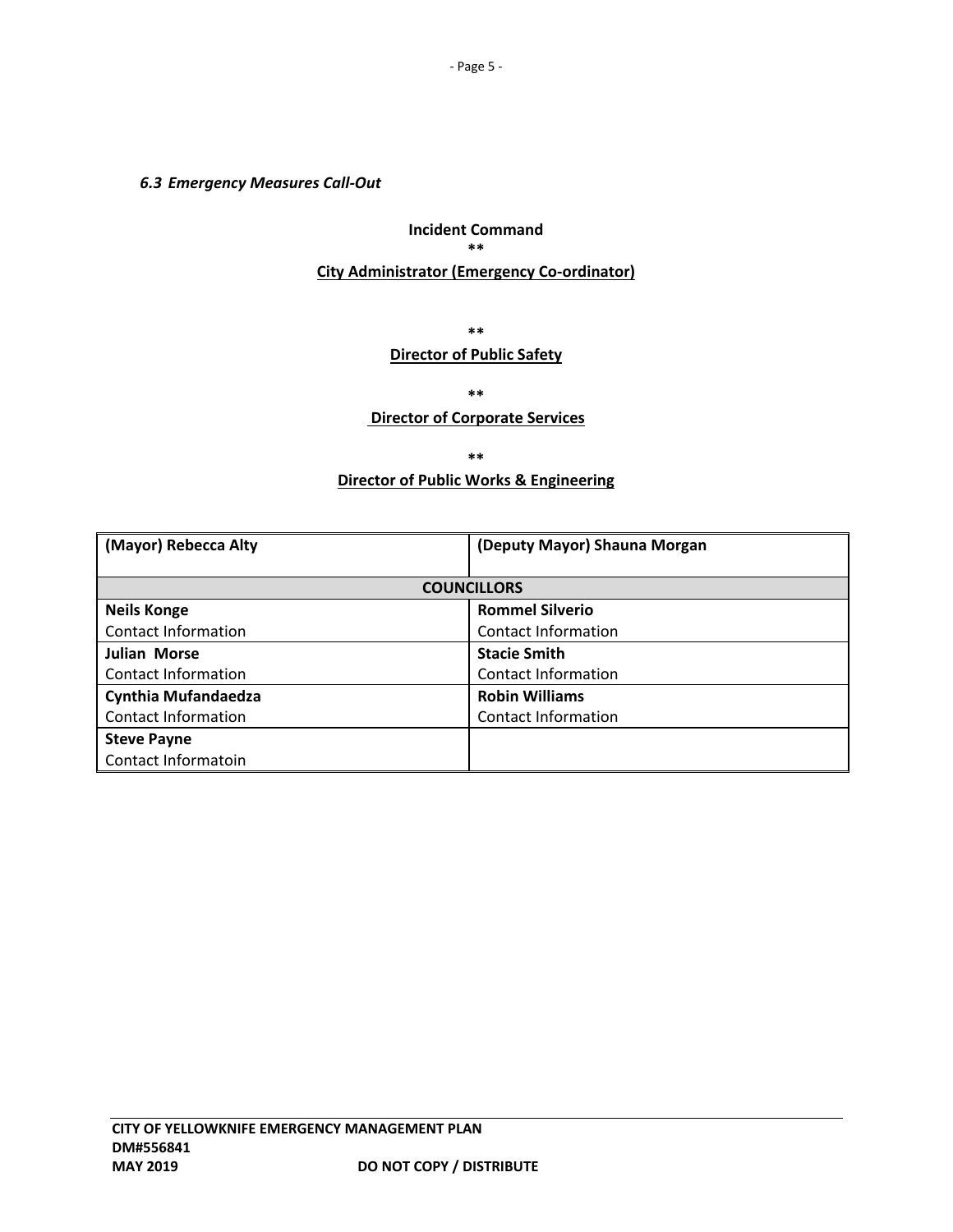# *6.4 Public Works – Resources*

| <b>Name</b>                                            | <b>Phone Number</b>                 |
|--------------------------------------------------------|-------------------------------------|
| (Operations Manager)                                   |                                     |
| (Superintendent Roads & Sidewalks)                     |                                     |
| <b>Roads &amp; Sidewalks On-Call</b>                   |                                     |
| (Fleet Supervisor)                                     |                                     |
| <b>Fleet On-Call</b>                                   |                                     |
| (Superintendent Water & Sewer)                         |                                     |
| (Supervisor Pumphouse & Trades)                        |                                     |
| Water & Sewer On Call                                  |                                     |
| Water Treatment Plant On Call                          |                                     |
| <b>Pumphouse/Lift Station On Call</b>                  |                                     |
| <b>EMERGENCY DISPATCH</b>                              |                                     |
|                                                        | <b>Emergency Line 873-2222</b>      |
| (Note: EOC telephone is call forwarded to the          | 873-2468 (Non-Emergency)            |
| <b>Emergency Dispatch Centre when EOC is inactive)</b> | 920-5699 (After Hours Public Works) |
|                                                        | 920-2737 (After Hours MED)          |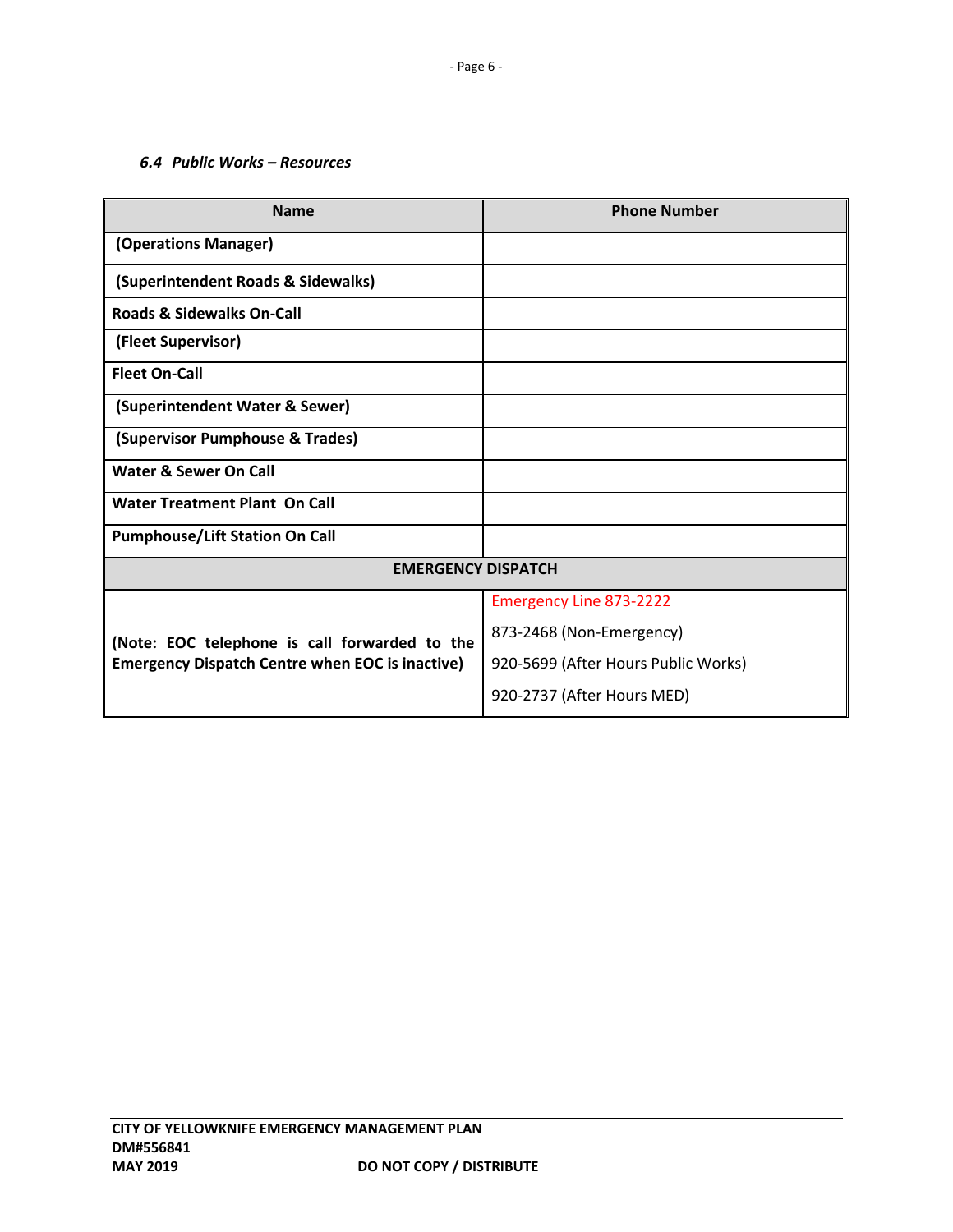# *6.5 Emergency Operations Centre – Reporting Agencies*

| <b>Outside Agencies</b>                          |  |  |
|--------------------------------------------------|--|--|
| <b>RCMP</b>                                      |  |  |
| Yellowknife Health and Social Services Authority |  |  |
| YK Amateur Radio Society (YARS)                  |  |  |
| NTHSSA - Stanton Territorial Hospital            |  |  |
| <b>Coast Guard Auxiliary</b>                     |  |  |
| <b>Yellowknife Ground Search and Rescue</b>      |  |  |
| <b>Chief Public Health Officer</b>               |  |  |
| <b>Environment &amp; Natural Resources (ENR)</b> |  |  |
| Industry, Tourism & Investment (ITI)             |  |  |
| <b>YKDFN</b>                                     |  |  |
| <b>NWT Coroner Service</b>                       |  |  |
| <b>Canadian Forces Joint Task Force North</b>    |  |  |
| Yellowknife Airport Manager                      |  |  |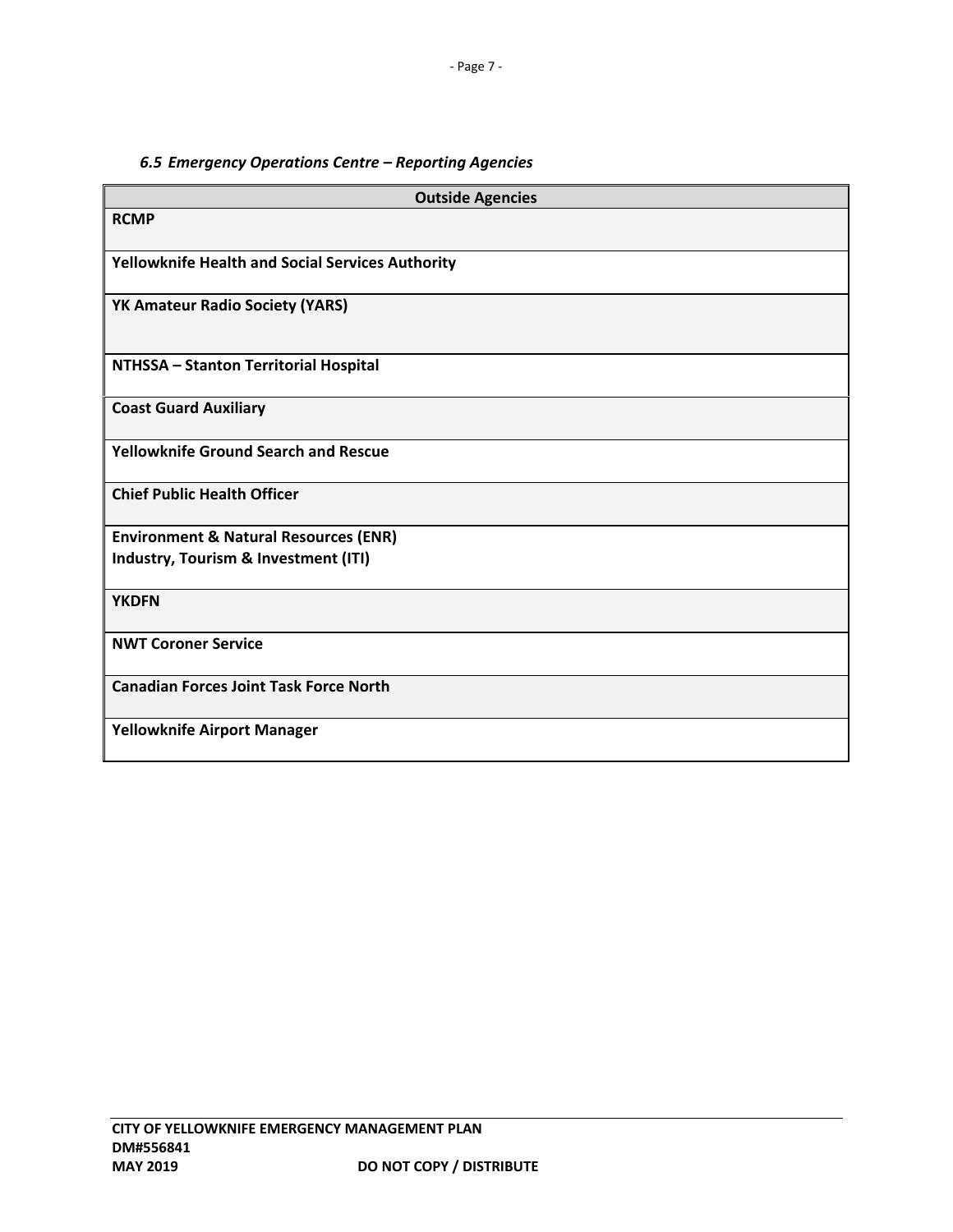# *6.6 Outside Agencies ‐ Resources*

| <b>Name</b>                                                | <b>Contact Person(s)</b> | <b>Phone Number</b>                             |
|------------------------------------------------------------|--------------------------|-------------------------------------------------|
| <b>NWT Power Corporation</b>                               |                          |                                                 |
|                                                            |                          |                                                 |
| <b>Northland Utilities</b>                                 |                          |                                                 |
| <b>Northwestel</b>                                         |                          |                                                 |
|                                                            |                          |                                                 |
|                                                            |                          |                                                 |
|                                                            |                          |                                                 |
|                                                            |                          |                                                 |
|                                                            |                          |                                                 |
|                                                            |                          |                                                 |
|                                                            |                          |                                                 |
| <b>Public</b><br><b>Works</b><br>&<br>Govt.                |                          |                                                 |
| <b>Services Canada</b>                                     |                          |                                                 |
| <b>Parsons</b><br>(Giant Mine Remediation)                 |                          |                                                 |
| <b>Newmont Mining</b>                                      |                          |                                                 |
| Corporation                                                |                          |                                                 |
| (Miramar Northern Mining -                                 |                          |                                                 |
| Con Mine)                                                  |                          |                                                 |
| <b>Canada First (Bus Services)</b>                         |                          |                                                 |
|                                                            |                          |                                                 |
|                                                            |                          |                                                 |
| <b>GNWT (Environment and Natural Resources) Spill Line</b> |                          | (p) 920-8130 (f) 873-0221                       |
| <b>Municipal &amp; Community Affairs - GNWT</b>            |                          | <b>Municipal &amp; Community Affairs - GNWT</b> |
|                                                            |                          |                                                 |
|                                                            |                          |                                                 |
| <b>Emergency Management Office Contact</b>                 |                          | (w) 920-2303 24/7 emergency number              |
| <b>St. John Ambulance</b>                                  |                          |                                                 |
| <b>Advanced Medical Solutions</b>                          |                          |                                                 |
| (AMS)                                                      |                          |                                                 |
|                                                            |                          |                                                 |
|                                                            |                          |                                                 |
|                                                            |                          |                                                 |
|                                                            |                          |                                                 |
|                                                            |                          |                                                 |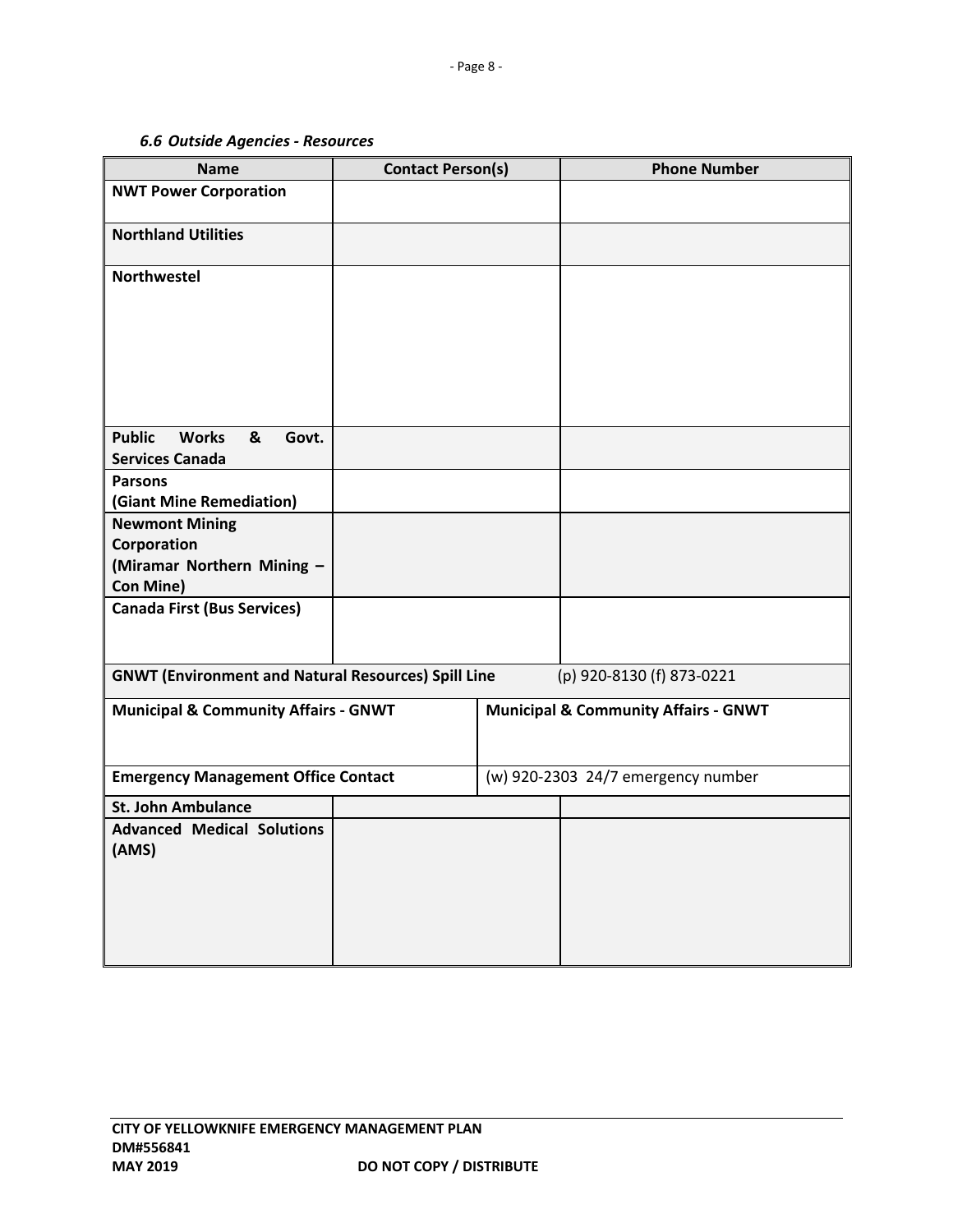## **7 EMERGENCY PROGRAM**

#### *7.1 Components of Emergency Management*

The City will meet its emergency management responsibilities through four interrelated actions: mitigation, preparedness, response and recovery. This treats each action as one phase of a holistic approach, with the overall goal to minimize the impact of an emergency or disaster.

## *1. Mitigation*

Activity undertaken to eliminate or reduce the potential long‐term risk to people or property from natural and human‐caused events.

#### *2. Preparedness*

Any activity undertaken in advance of an emergency that develops operational capabilities and facilitates an effective response in the event of an emergency or disaster.

#### *3. Response*

Any activity undertaken immediately before, during, or after an emergency to reduce incidents of injury or death, minimize damage to property, and enhance the effectiveness of recovery.

#### *4. Recovery*

Any short-term activity designed to return life-support systems to minimum operating standards and long‐term activity designed to return life to normal or improved levels.

## *7.2 LOCAL AUTHORITY*

## *7.2.1 Composition*

- 1. The Mayor and/or any available members of City Council in an emergency meeting may authorize a Declaration of a State of Local Emergency in response to any emergency or threat. Those council members attending an emergency council meeting constitute a quorum.
- 2. The Mayor or Deputy Mayor, or in their absence another member of Council, will Chair a meeting of Council called to address any emergency or threat that may affect the city.

## *7.2.2 Authority*

1. Council approval of a declaration of a State of Local Emergency authorizes the City of Yellowknife Emergency Management Committee to activate the municipal Emergency Management Plan and exercise any powers conferred upon it under the Plan and in accordance with the *Emergency Management Act of the Government of the Northwest Territories.*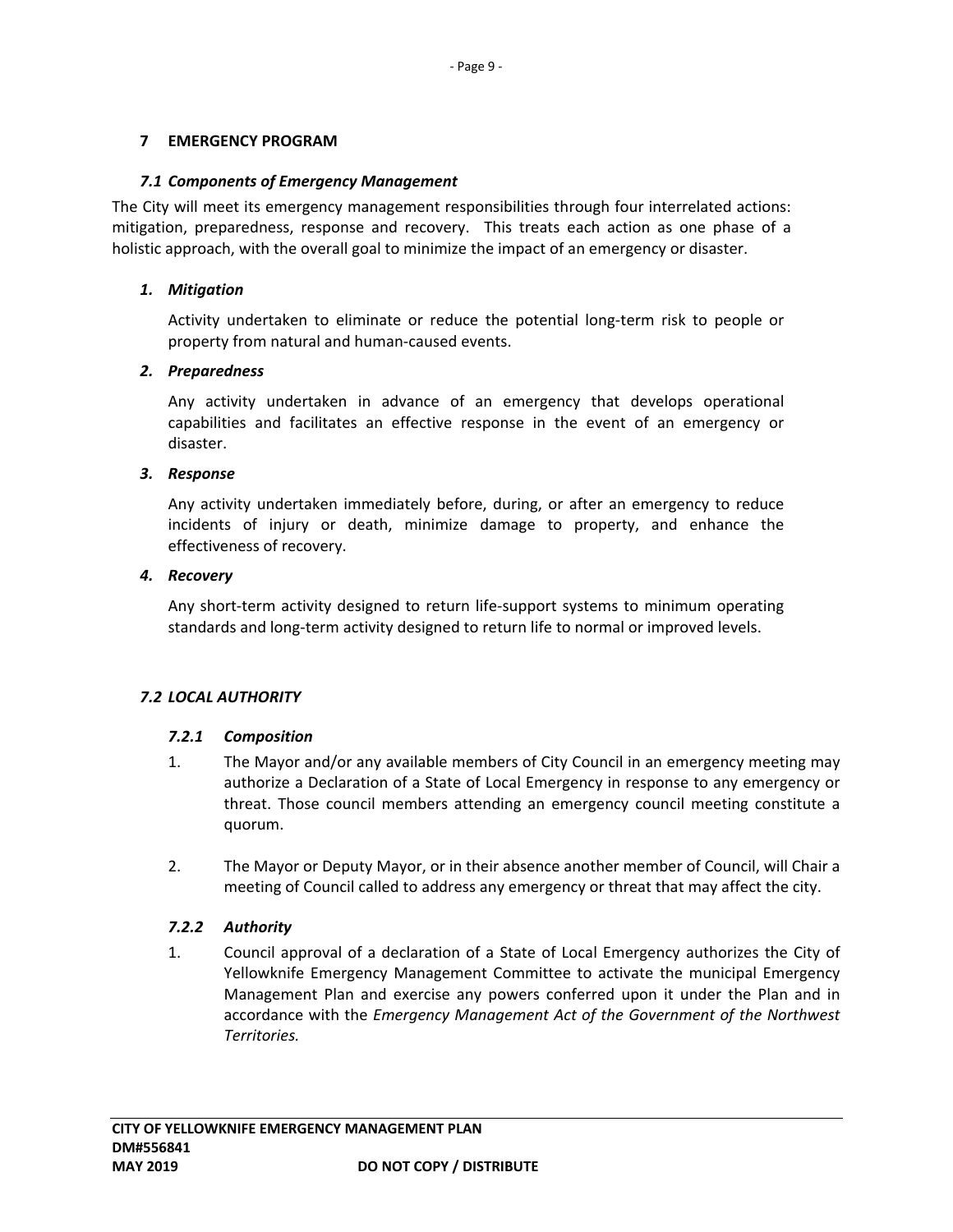2. If it is not possible for the Local Authority to act, the Head of the Local Authority may act on behalf of the Local Authority if he/she believes a local emergency exists and the emergency requires immediate response.

# *7.3 EMERGENCY MANAGEMENT COMMITTEE*

# *7.3.1 Composition*

- 1. The Emergency Management Committee is comprised of the following members\* and/or their alternates:
	- i) Senior Administrative Officer (Emergency Coordinator);
	- ii) Director of Public Safety (EOC Manager)
	- iii) Manager of Emergency Management (Emergency Operations Manager);
	- iv) Director of Corporate Services Finance, Information Technology and Corporate Affairs;
	- v) Director of Public Works and Engineering (Fleet, Heavy Equipment & Technical);
	- vi) Director of Policy, Communications & Economic Development (PCED) (Communications, Media Relations)
	- vii) Manager of Human Resources (Reception and Registration)
	- viii) Director of Community Services (City Facility and Equipment Resource Manager);
	- ix) Manager of Corporate Services and Risk Management (Procurement and Risk Management)
	- x) City Clerk (Recording Officer / EOC Support Staff Manager)

\* Emergency Coordinator will determine participation of individual Committee members in the E.O.C.

## *7.3.2 Other Agencies*

Other agencies or organizations may have a role in responding to an emergency and their services can be provided upon request of the Emergency Coordinator or Alternate.

- 1. Northland Utilities;
- 2. Yellowknife Health and Social Services Authority
- 3. Stanton Regional Yellowknife Hospital;
- 4. RCMP
- 5. Joint Task Force North
- 6. St. John Ambulance;
- 7. Yellowknife Amateur Radio Society;
- 8. Canadian Coast Guard Auxiliary;
- 9. Northwestel;
- 10. NWT Power Corporation;
- 11. YZF Airport Manager;
- 12. Federal Government departments;
- 13. GNWT Emergency Measures Organization; and
- 14. Other agencies as required.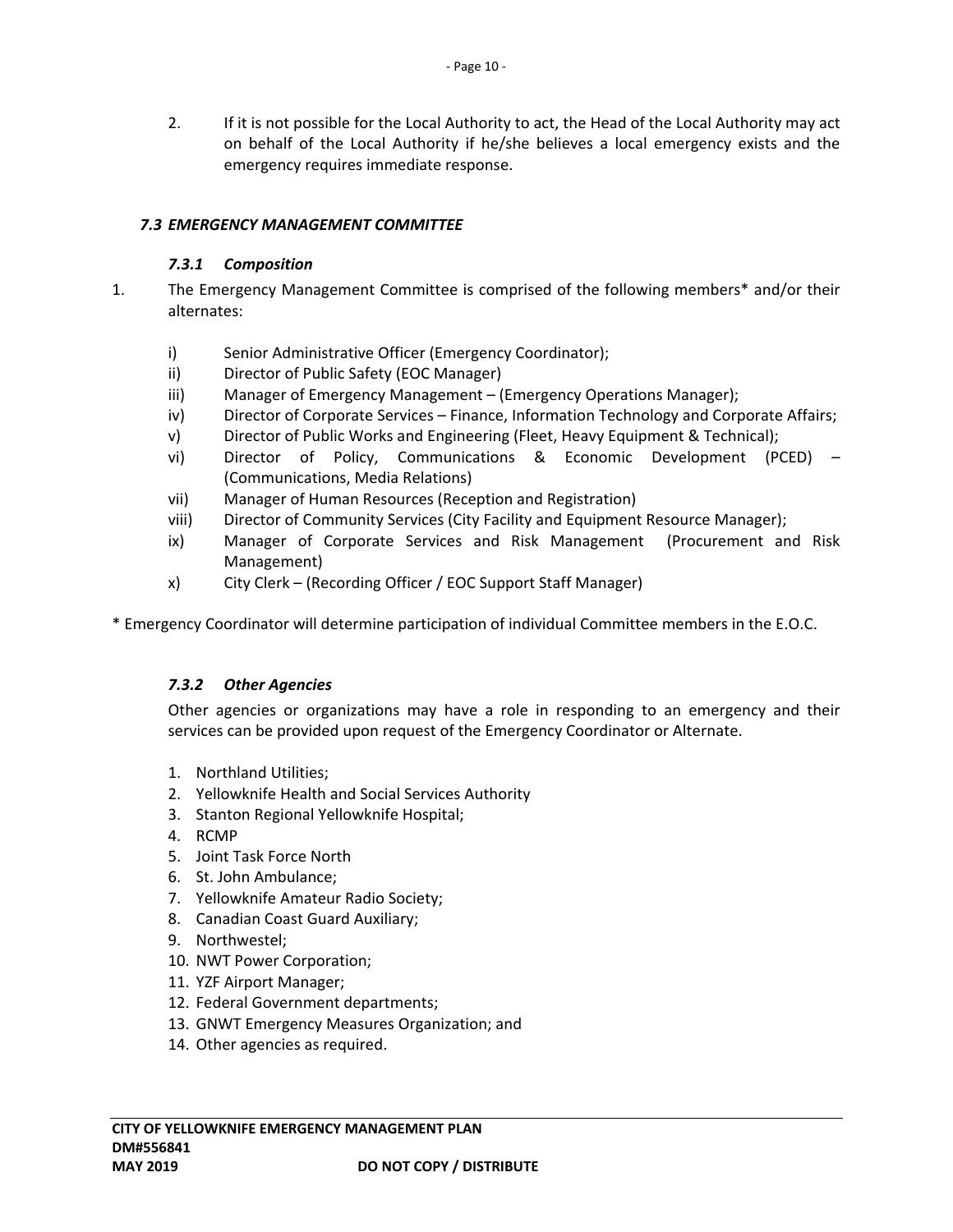# *7.3.3 Responsibilities*

- 1. All emergency operations conducted under this Emergency Management Plan shall be coordinated and implemented by the City's Emergency Management Committee.
- 2. The Emergency Management Plan can be activated in whole or in part, and activation of the Plan is not dependent on either a Declaration of a State of Local Emergency or activation of the Emergency Operations Centre;
- 3. The specific responsibilities of the Emergency Management Committee are as follows:
	- (a) Support Council Declaration of a State of Local Emergency;
	- (b) Advise the GNWT Emergency Measures Organization of the Declaration of a State of Local Emergency;
	- (c) Forward information to the Emergency Coordinator for the drafting and distribution of press releases and dissemination to the public;
	- (d) Forward a copy of the Declaration of a State of Local Emergency to the Minister of Municipal and Community Affairs;
	- (e) Report to Council on the situation as the Emergency Coordinator deems necessary; and
	- (f) Support the Emergency Coordinator in coordinating action of the Emergency Management Committee in response to the emergency or threat.
- 4. The specific actions of the Emergency Management Committee are as follows:
	- (a) The Emergency Management Committee will first assemble at the Emergency Operations Centre located at City Hall  $(4807-52<sup>nd</sup>$  Street or an alternate site) as advised by the Emergency Coordinator;
	- (b) Inform Council of developments in the emergency or actions taken to minimize the effects of the event;
	- (c) Liaise by appropriate means with the Site Commander;
	- (d) Initiate the expenditure of municipal funds required for the preservation of health and safety, and protection of property;
	- (e) Enlist assistance of residents, other agencies and senior levels of Government;
	- (f) Provide logistical and administrative support to any volunteer agency or organization involved;
	- (g) Take such action as is necessary to minimize the effects of an emergency on the City and residents;
	- (h) Provide information to the media as required; and
	- (i) Record all actions taken in response to the emergency.

## **8 EMERGENCY RESPONSE**

## *8.1 Activation*

1. If the scale or potential risk of the emergency appears beyond the capacity of the responding agency or agencies, the responding agency may request activation of the Emergency Plan by calling the Emergency Dispatch Centre;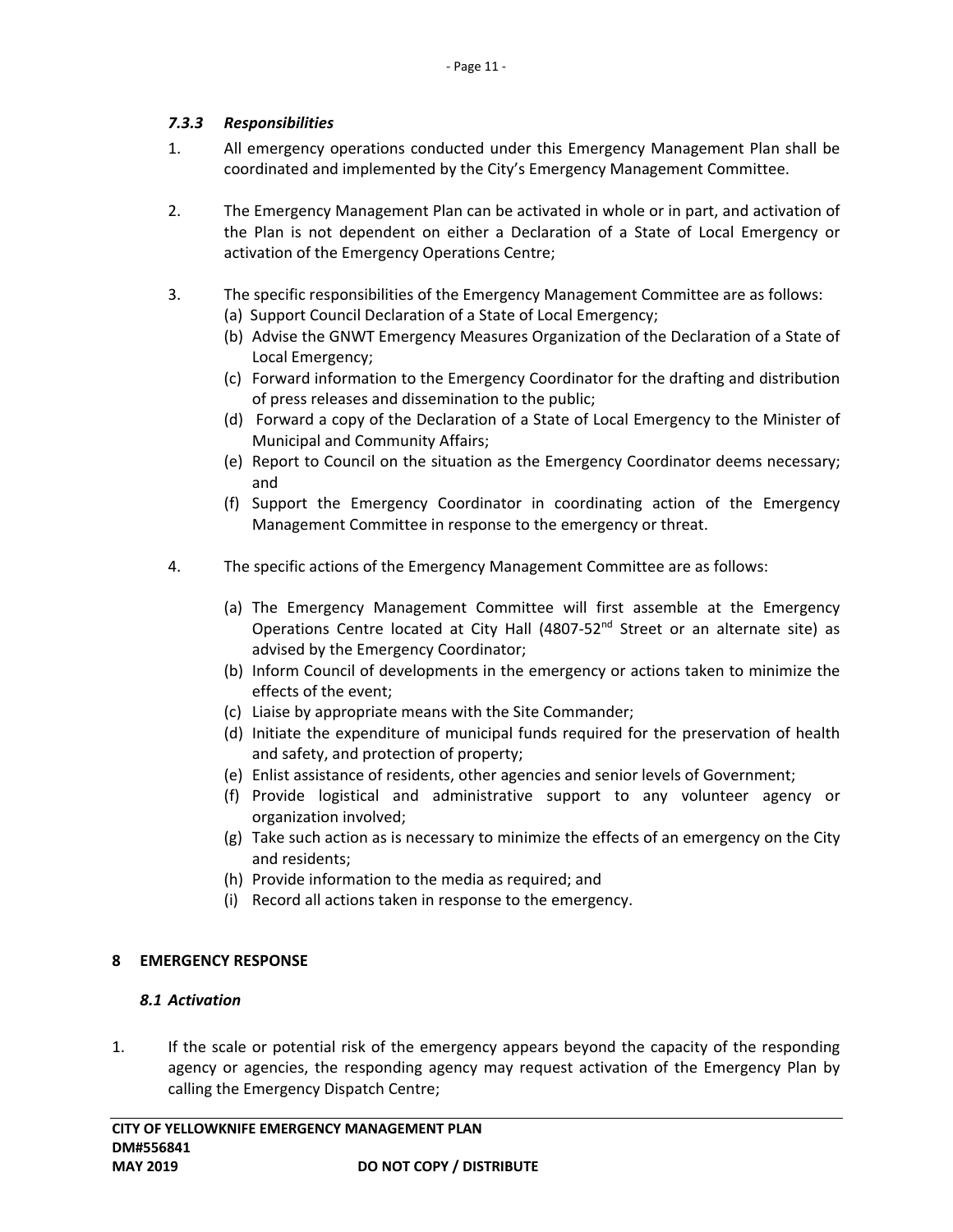- 2. The Senior Administrative Officer or his/her alternate is responsible for activating the City's Emergency Management Plan. If the Senior Administrative Officer, Director of Public Safety or designated alternates cannot be contacted immediately, the Director of Public Works and Engineering, Director of Corporate Services or designated alternates are authorized to activate the Plan;
- 3. After conferring with the members of the Emergency Management Committee, and with those members of Council who are available, the Mayor or Chair of the Emergency Meeting of Council may declare a State of Local Emergency by resolution of Council (Pursuant to S.28(4) of the *Cities, Towns and Villages Act*);
- 4. The Emergency Operations Centre may be activated simultaneously with the activation of the Plan with the Senior Administrative Officer, or alternate, assuming the role of Emergency Coordinator;
- 5. Upon activation of the Emergency Management Plan, the Senior Administrative Officer, or in his/her absence, the Director of Public Safety, will appoint an agency to manage the emergency site(s). The determination of the Site Manager will be based on the agency that is most likely to have the greatest involvement or legal responsibility for managing the emergency;
- 6. If implementation of these actions is insufficient to control the threat, then assistance may be requested from other sources through the Senior Administrative Officer/Emergency Coordinator;
- 7. All requests for outside GNWT assistance shall be made to the Head of the GNWT Emergency Management Organization at 920‐2303. This also includes any request for assistance from the Canadian Forces, federal departments or other private sector organizations not a supporting agency under the City's Emergency Management Plan.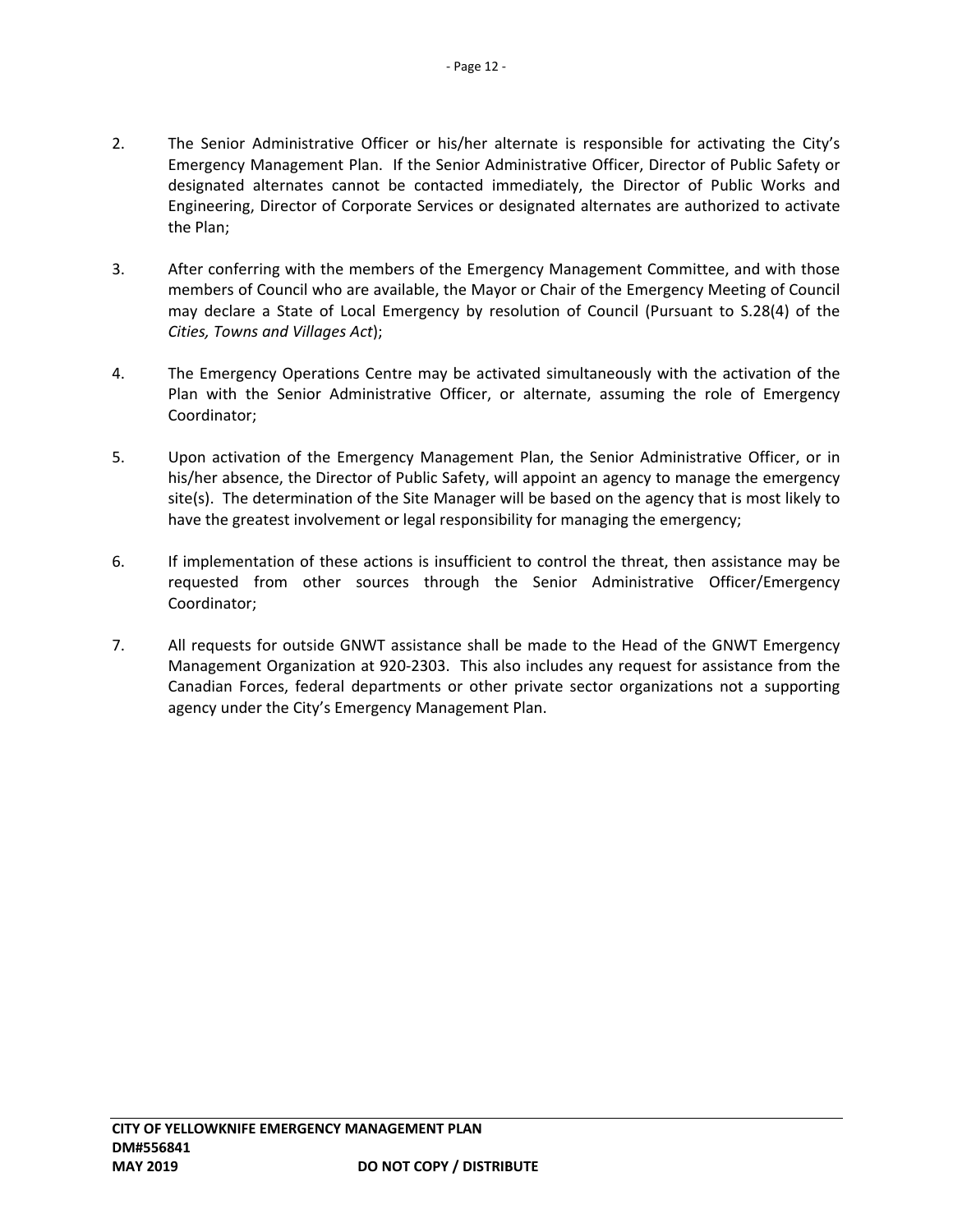# *8.2 Alerting*

A Level 1 Emergency is neither an emergency nor a disaster, but rather a set of circumstances that require a greater level of action or may involve an increasing number of agencies or jurisdictions. The Plan is not intended to direct response activities with regard to Level 1 emergencies. The Plan may be implemented for Level 2, 3 or 4 emergency conditions as follows:

| Level                                                                                           | Description                                                                     |  |
|-------------------------------------------------------------------------------------------------|---------------------------------------------------------------------------------|--|
| Level 1 Emergency                                                                               | A routine incident which the City has the capability to manage and control by   |  |
|                                                                                                 | utilizing its own resources, expertise and standard procedures. Low impact to   |  |
|                                                                                                 | entire City and short in duration                                               |  |
| Level 2 Emergency                                                                               | An incident that requires, in addition to normal emergency services, City       |  |
|                                                                                                 | support for the coordination of on-scene operations in addition to routine      |  |
|                                                                                                 | emergency response. This incident has a moderate impact on the City (or         |  |
| high in the immediate area) and short in duration (less than 8 hours).                          |                                                                                 |  |
| Level 3 Emergency                                                                               | An incident that requires more than a Level 2 response and may require          |  |
|                                                                                                 | additional government (multiple outside agencies) support to coordinate         |  |
|                                                                                                 | emergency activities. This incident has a high impact on the City and is longer |  |
|                                                                                                 | in duration (greater than 8 hours).                                             |  |
| An incident that is beyond the scope for the City of Yellowknife and would<br>Level 4 Emergency |                                                                                 |  |
|                                                                                                 | require assistance from GNWT and involve any potential assistance from          |  |
|                                                                                                 | outside of the Northwest Territories.                                           |  |

- 1. On receipt of a warning of a real or potential emergency the responding agency will contact the Senior Administrative Officer/Emergency Coordinator or alternate;
- 2. Upon receipt of a warning from the responding agency, the Senior Administrative Officer/Emergency Coordinator or alternate, may activate the Emergency Operations Warning arrangements in whole or in part. The dissemination of a warning will be carried out to the degree deemed necessary.
- 2. On receipt of a warning, it is the responsibility of all City Departments and volunteer organizations to activate their Emergency Alerting Systems.

## *8.3 Termination*

- 1. A Declaration of a State of Local Emergency expires seven days after it is declared unless it is cancelled earlier by the GNWT Minister of Municipal and Community Affairs or terminated by City Council.
- 2. The Emergency Management Committee will inform involved agencies as soon as possible.

## *8.4 Emergency Operations Centres & Emergency Shelter or Reception Centre*

- 1. The Primary Emergency Operations Centre is located at City Hall 4807-52<sup>nd</sup> Street. There is a confidential telephone number that is normally left on call forward to the Emergency Dispatch Centre when the EOC is inactive;
- 2. City Hall's Corporate Boardroom situated directly beside the Senior Administrative Officer's office is designated as the Emergency Operations Centre;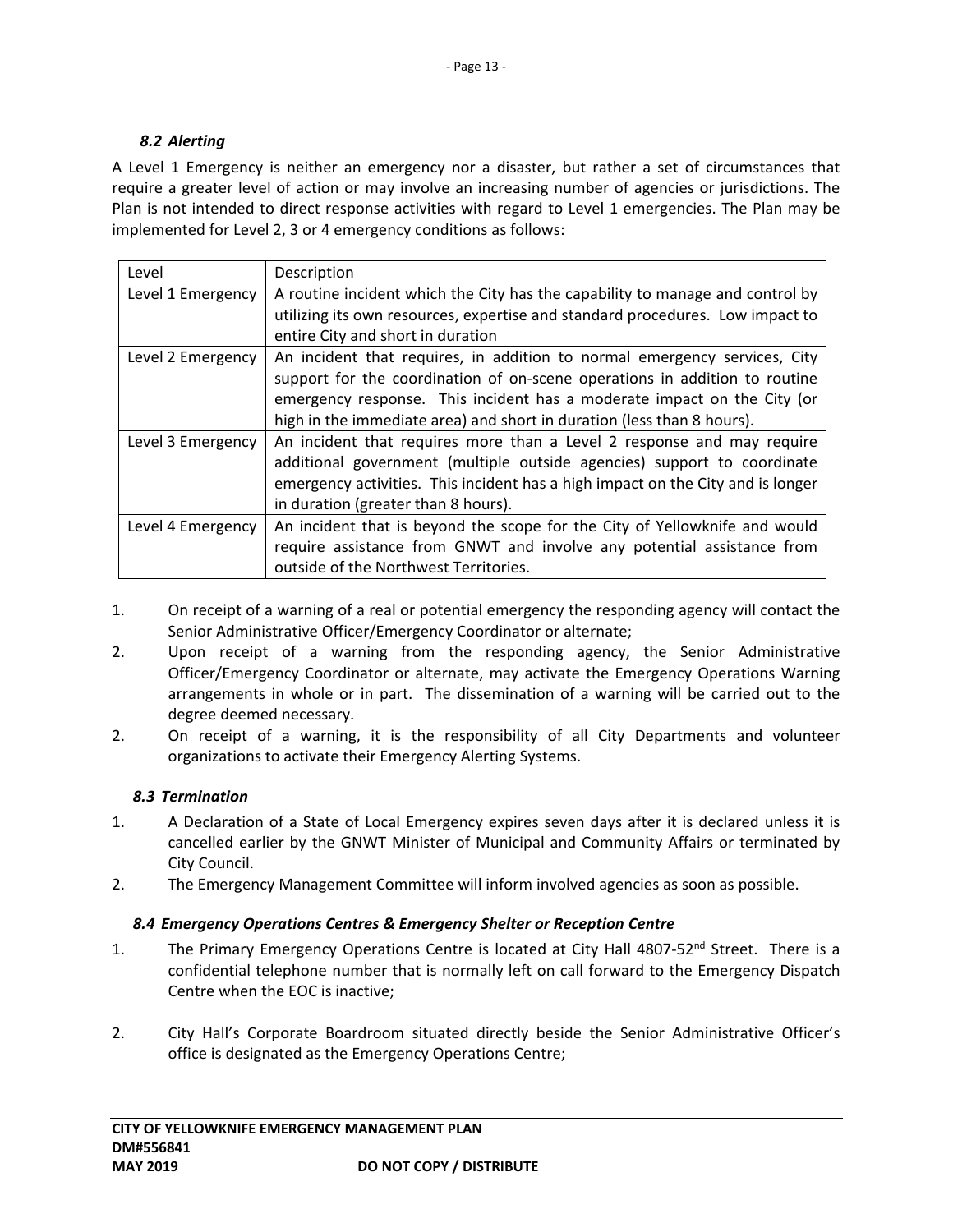- 3. The alternate Emergency Operations Centre is located in the  $2<sup>nd</sup>$  floor boardroom of the Fire Hall, Station #1 (100 Taylor Road), Emergency 873‐2222, 920‐2222, 669‐2222, 766‐2222, 765‐ 2222.
- 4. The primary emergency shelter or reception centre is the Fieldhouse or Multiplex [one or both locations, dependent on the situation]. Ecole Saint Patrick School facility is the secondary centre for emergencies. Other facilities may be designated by the Emergency Management Committee as circumstances require.

# *8.5 Emergency Site Management*

- 1. The purpose of Emergency Site Management is to provide leadership and coordination of resources in responding to the impacts of an emergency in the affected area.
- 2. The emergency site shall be managed by one of the following agencies as designated by the Senior Administrative Officer/Emergency Coordinator or alternate at the time this Plan is activated:
	- a) Yellowknife Fire Division;
	- b) Municipal Enforcement Division;
	- c) Public Works and Engineering; or
	- d) Community Services.

In the event that the emergency is caused by criminal activity, the RCMP may be designated site management. It is acknowledged that in many emergency situations, two or more agencies may be in a supporting role to the responding agency and this may impact the provision of normal services while the emergency response is in effect. The Senior Administrative Officer or Director of Public Safety will designate the Emergency Site Manager. This decision will be communicated to all responding agencies by the Emergency Coordinator.

# *8.5.1 Fire/Ambulance and Dangerous Goods*

- 1. Coordinate site management when designated;
- 2. Alert the Senior Administrative Officer/Emergency Coordinator if the situation is such that it cannot be handled within the capability of regular resources;
- 3. Activate the division's Emergency Alert System;
- 4. Conduct all emergency operations within mandate and capability of manpower and equipment;
- 5. Coordinate site management when designated by the Senior Administrative Officer/Emergency Coordinator;
- 6. Communicate with the Emergency Operations Centre on status of an emergency;
- 7. The Fire Chief or his/her alternate will be advised by the Senior Administrative Officer/Emergency Coordinator if their services are required in the Emergency Operations Centre;
- 8. Establish and maintain a communications command post at the scene of the emergency; and
- 9. Maintain a log of all actions taken.

# *8.5.2 Municipal Enforcement*

1. Coordinate emergency site management when designated;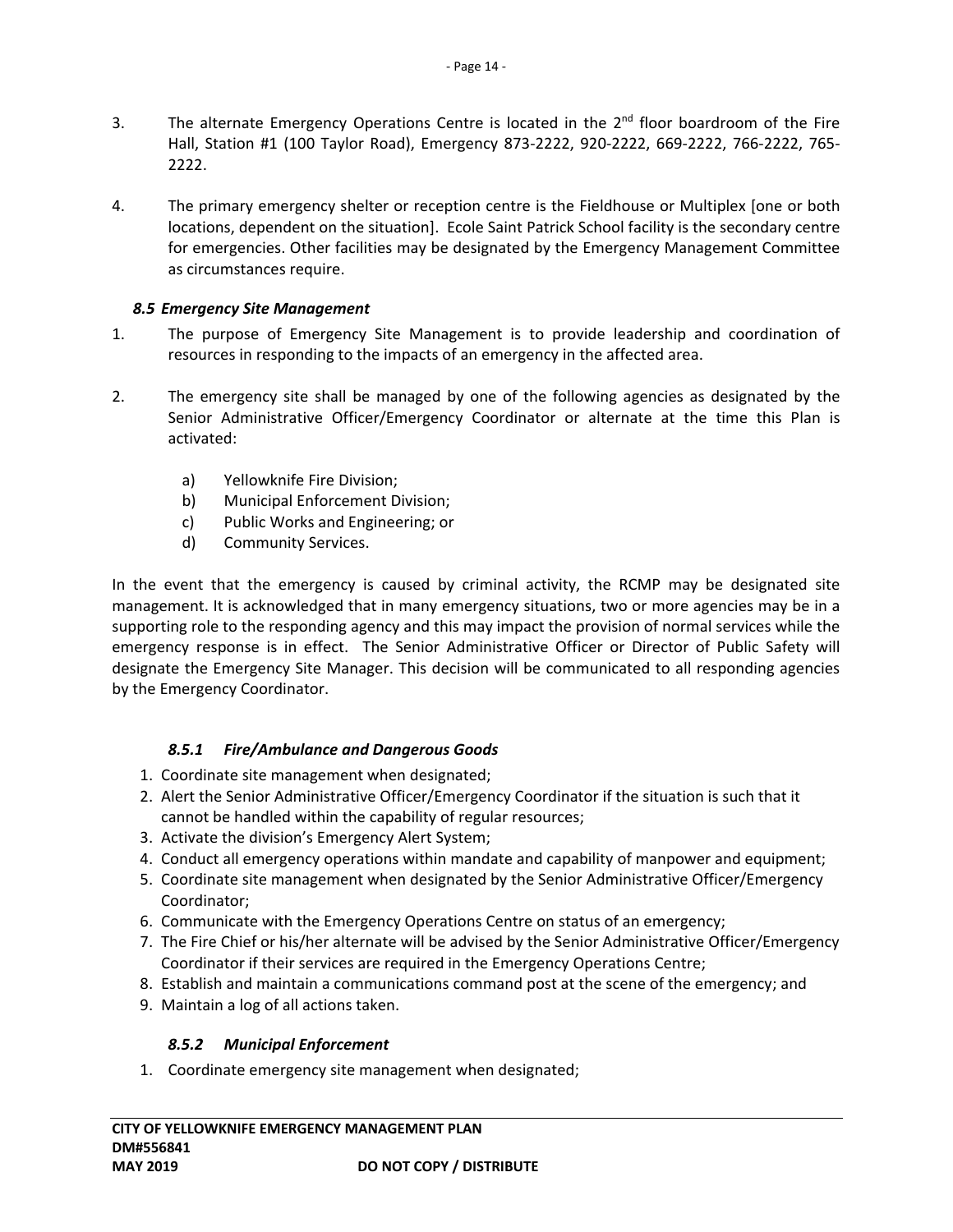- 2. Communications with Emergency Operations Centre on the status of emergency site(s), including reports on the nature of the event, progress made, problems encountered and assistance required;
- 3. Work, independently or in conjunction with RCMP on traffic, crowd and security control. If required, establish and secure inner and outer perimeters of the emergency site; and
- 4. Maintain a log of action taken.

# *8.5.3 RCMP*

It is recognized that the RCMP have their own Emergency Procedures for an emergency and their activities are governed by relevant federal statutes. This plan lists their fundamental tasks in a municipal emergency.

- 1. Coordinate site management when designated;
- 2. Immediately respond to the scene with sufficient forces to undertake security, crowd and traffic control;
- 3. If required, establish and seal off inner and outer perimeters of the emergency;
- 4. Work solely or in conjunction with Municipal Enforcement Division on traffic, crowd and security control;
- 5. Conduct the advised evacuation of buildings, or residential areas as authorized by the Emergency Control Committee;
- 6. Provide assistance to the coroner; and,
- 7. Maintain a log of all actions taken.

\* A copy of the RCMP plan is located in the City's EOC cabinet.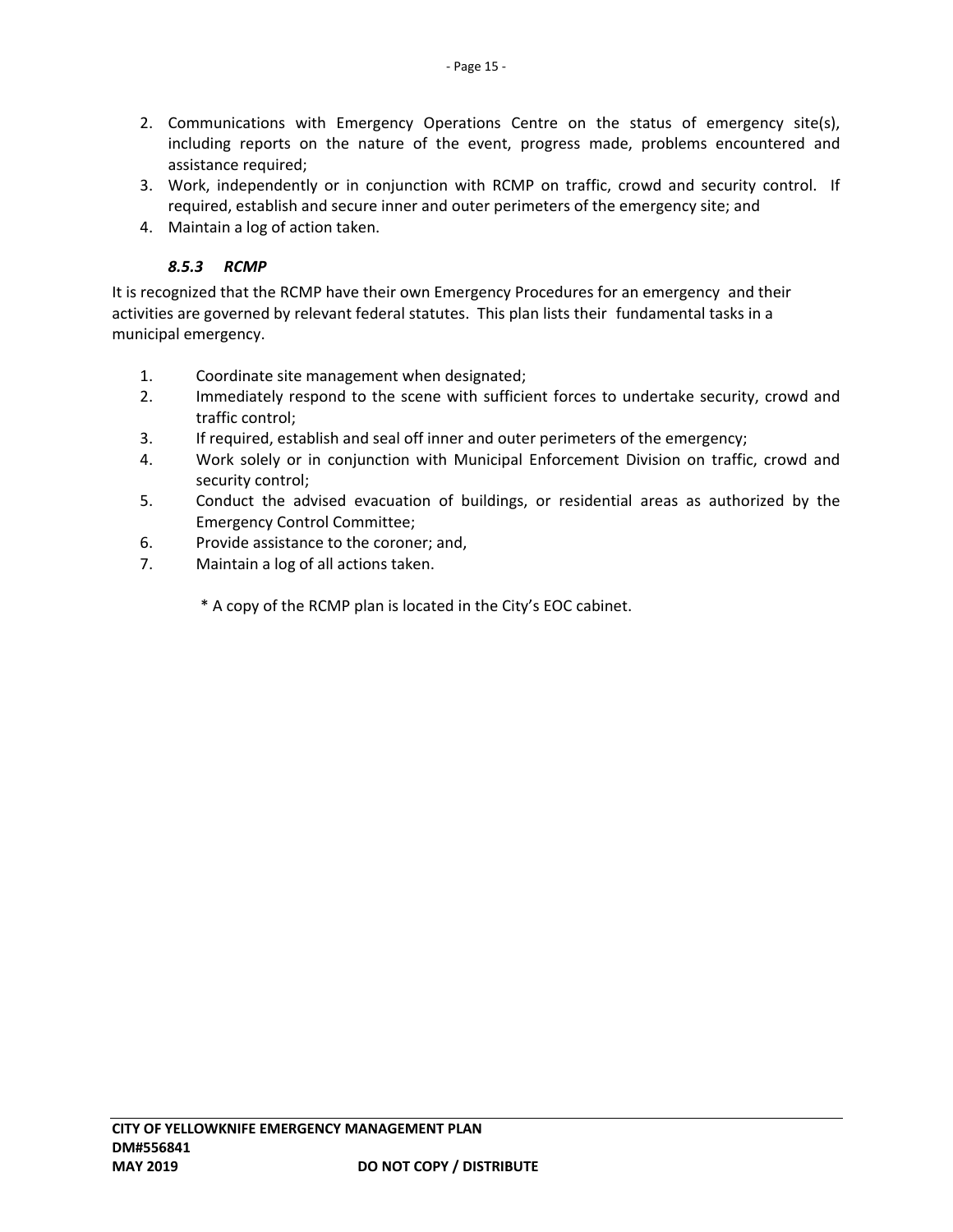## **9 STANDARD OPERATING PROCEDURES**

## *9.1 Senior Administrative Officer [Emergency Coordinator]*

| Incumbent:      | Sheila Bassi-Kellett | Alternate: | <b>Grant White</b> |
|-----------------|----------------------|------------|--------------------|
| Responsible to: | Mayor and Council    |            |                    |

## **Responsibilities:**

The responsibilities of the Emergency Coordinator or his/her alternate during an emergency are:

- 1. Activate the Emergency Management Committee (City Department Directors and Outside Agency contacts found earlier in document);
- 2. Activate the Emergency Management Committee alert system (see page 10; this should be done in conjunction with City Directors, determination of appropriate outside agencies for that emergency situation);
- 3. Report to the Emergency Operations Centre;
- 4. Upon warning of an emergency or disaster activate the Emergency Plan in whole or in part;
- 5. Coordinate the activities of all members of the Emergency Management Committee;
- 6. Appoint an agency to manage the emergency site(s);
- 7. Act as liaison with the GNWT MACA, Director of Public Safety;
- 8. Provide lists of resources and advisors to the emergency response agencies;
- 9. Keep the public informed (through designates) of significant developments occurring during and after the emergency or disaster;
- 10. Update Mayor and Council on the status of the emergency and operations around said emergency; and
- 11. Ensure that all agencies are notified as soon as possible once the emergency is terminated.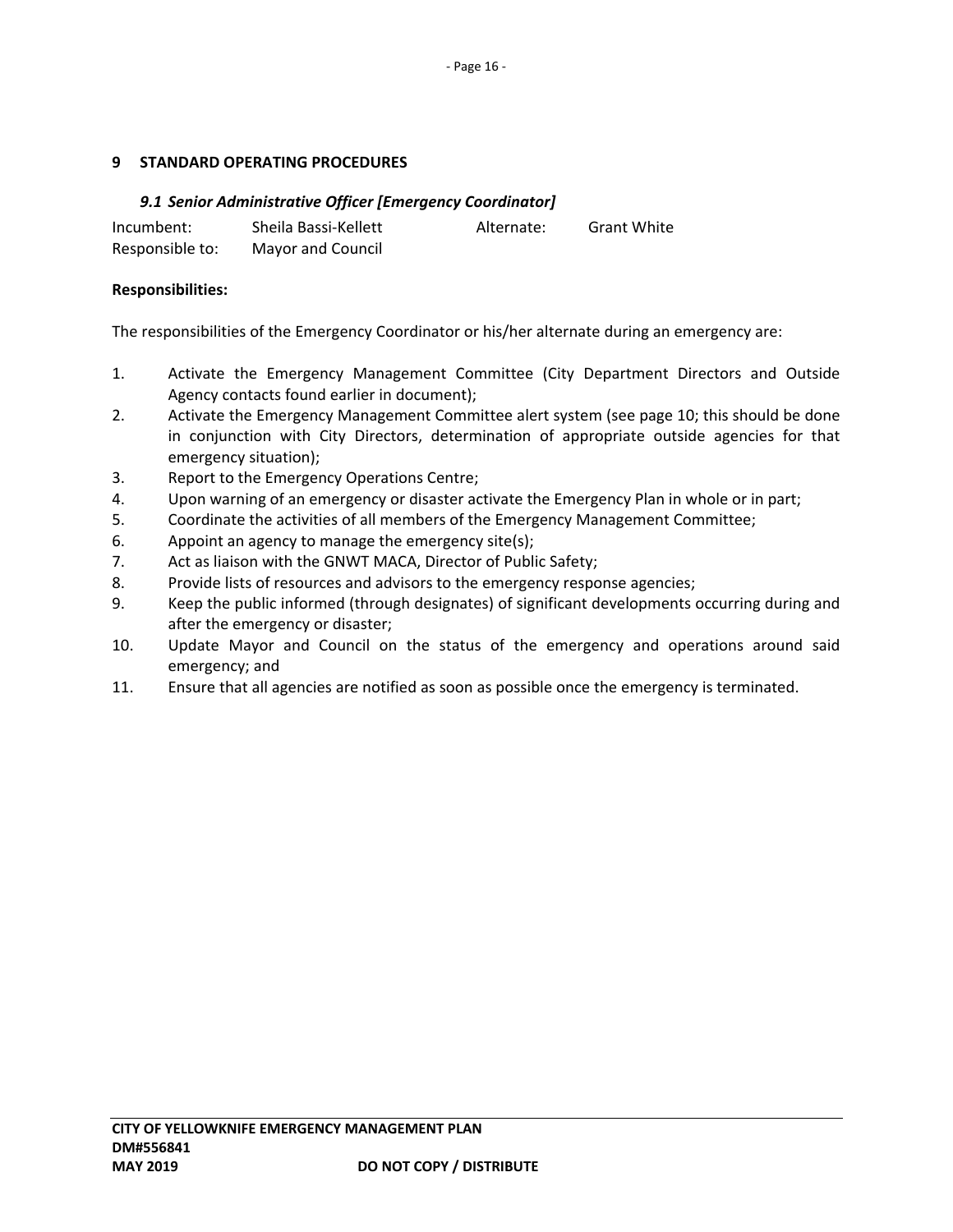# *9.2 Director of Public Safety [Emergency Operations Centre Manager]*

| Incumbent:      | Eric Bussey | Alternate: | Doug Gillard |
|-----------------|-------------|------------|--------------|
| Responsible to: | SAO [City]  |            |              |

## **Responsibilities:**

The responsibilities of the Director of Public Safety or his/her alternate during an emergency are:

- 1. Activate the Emergency Management Committee alert system (see page 3; this may be done by the SAO, or Director of Public Safety after consultation with SAO);
- 2. Report to the Emergency Operations Centre in the event of an emergency;
- 3. Activate the Public Safety Emergency Alert System
- 4. Coordinate communications and support to the Emergency Site;
- 5. Report situations and emergencies to the Senior Administrative Officer;
- 6. Assist the SAO/ Emergency Coordinator in directing emergency operations and,
- 7. Maintain a log of all action taken.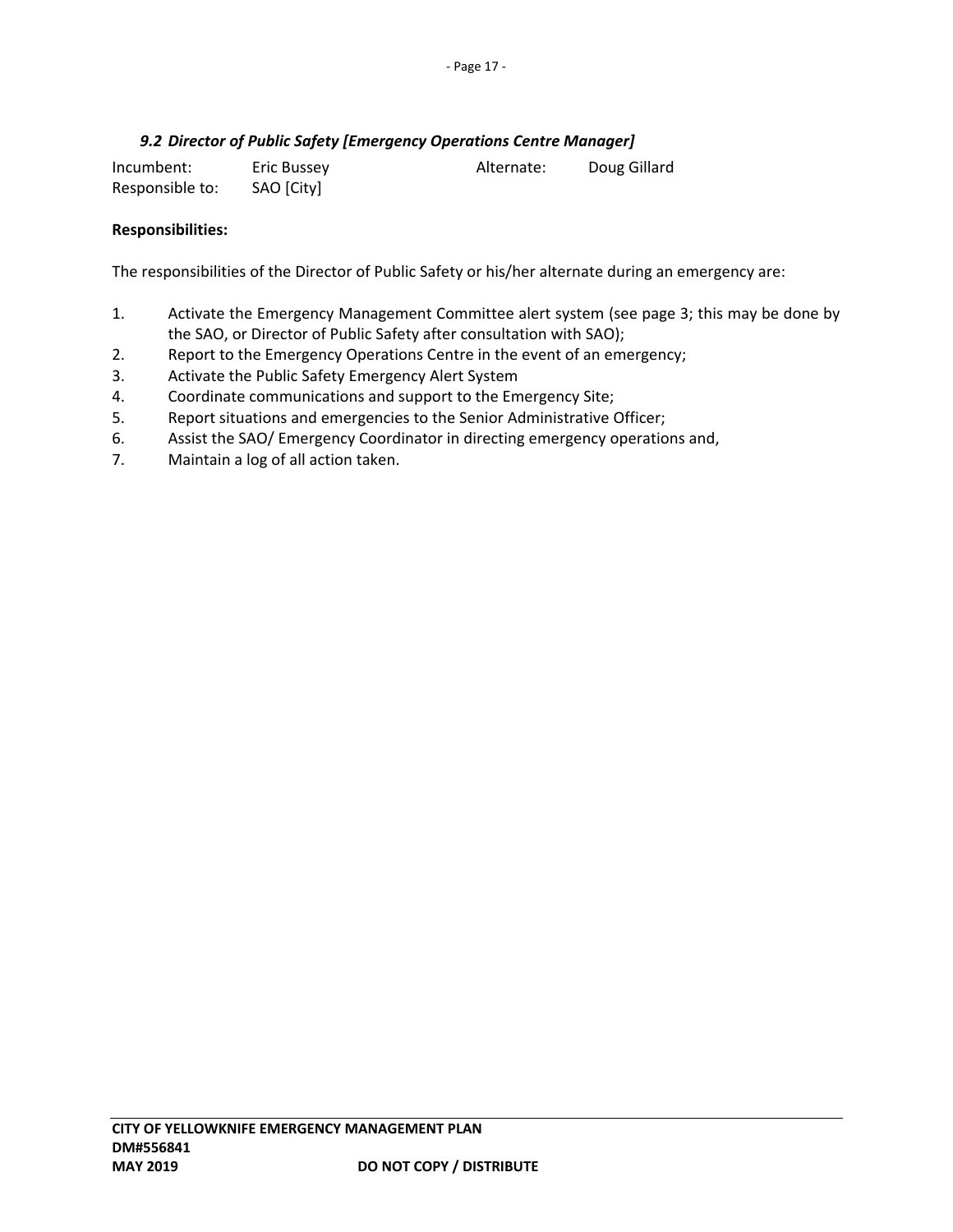# *9.3 Manager of Emergency Management (Emergency Operations Manager)*

Incumbent: Doug Gillard Alternate: Eric Bussey Responsible to: Director of Public Safety

#### **Responsibilities:**

The responsibilities of the Manager of Emergency Management or his/her alternate during an emergency are:

- 1. Report to the Emergency Operations Centre in the event of an emergency;
- 2. Set up and activate the emergency radio and phone systems in the EOC;
- 3. Set up and provide supplies for the EOC such as flip charts, notepads etc;
- 4. Assist the Director of Public Safety or act as his/her delegate; and
- 5. Maintain a log of all action taken.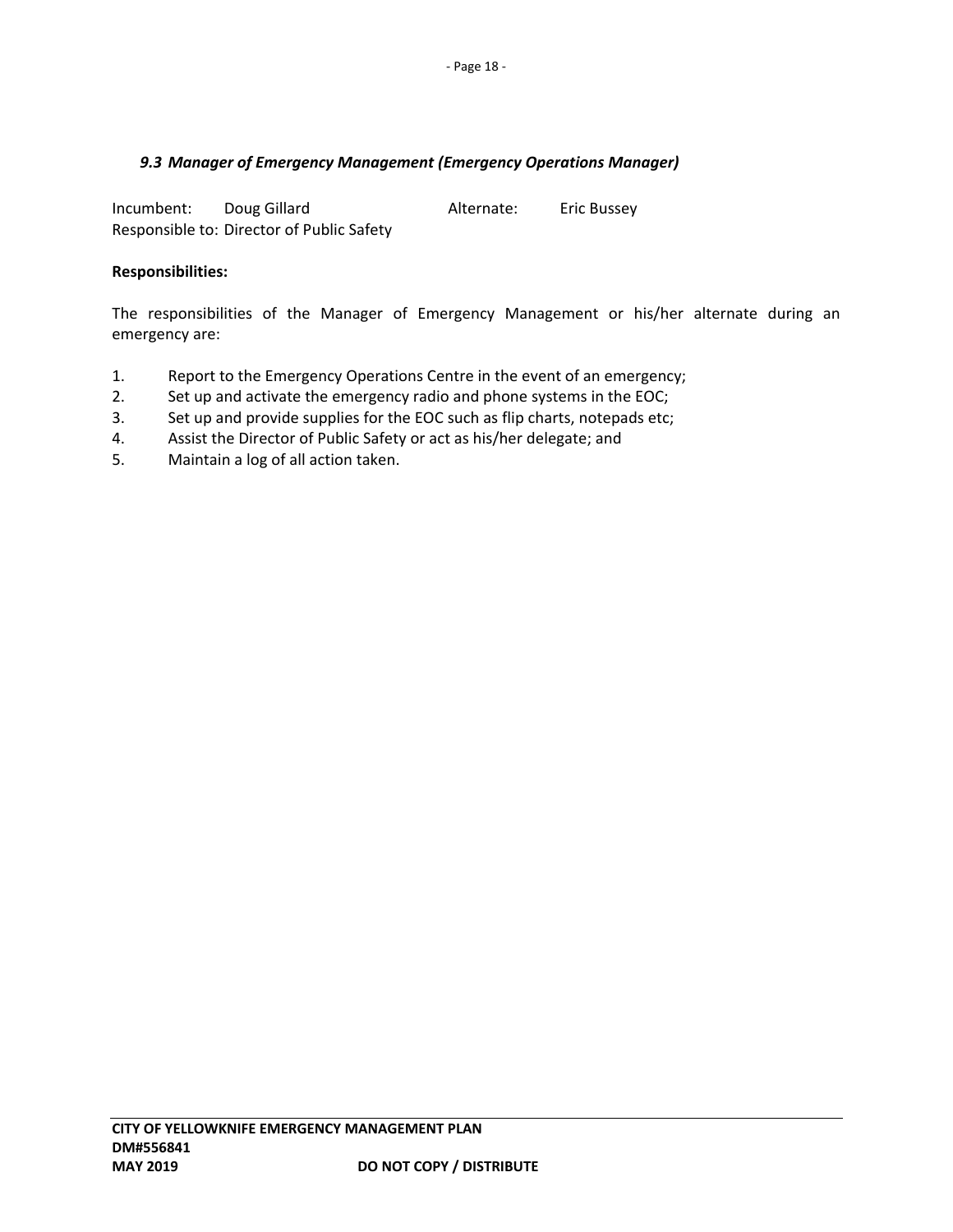# *9.4 Director of Community Services*

| Incumbent:      | <b>Grant White</b> | Alternate: | Johanna Elliot |
|-----------------|--------------------|------------|----------------|
| Responsible to: | SAO.               |            |                |

## **Responsibilities:**

The responsibilities of the Director of Community Services or alternate during an emergency are:

- 1. Activate the Department's Emergency Alert System;
- 2. Report to the Emergency Operations Centre;
- 3. Provide a list of all available equipment/facilities and locations;
- 4. Provide municipal facilities, personnel and equipment;
- 5. Communicate/coordinate distribution of personnel, equipment and facility use with all necessary Emergency personnel; and,
- 6. Maintain a log of all action taken.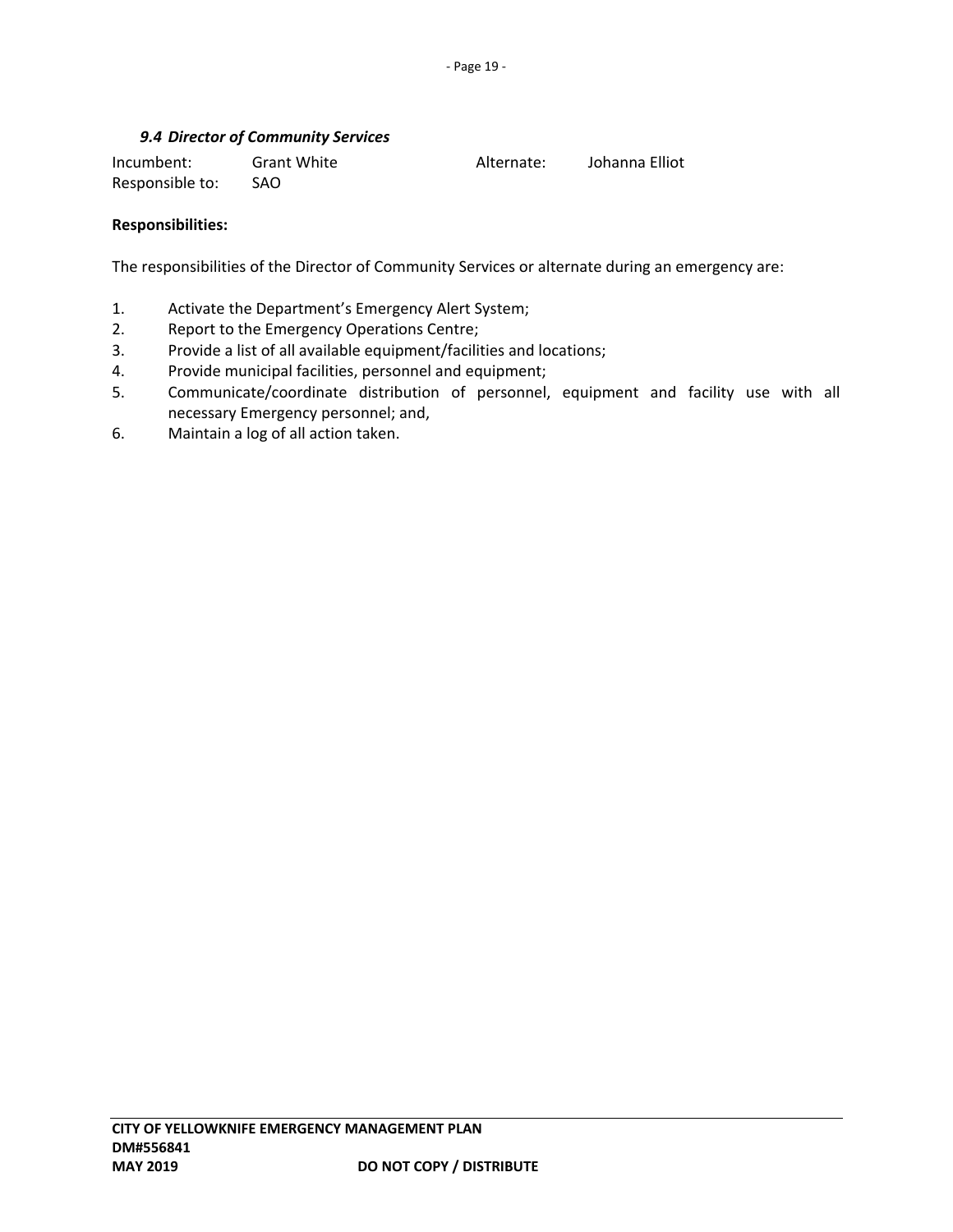# *9.5 Director of Public Works and Engineering Department*

| Incumbent:      | Chris Greencorn | Alternate: | Wendy Alexander |
|-----------------|-----------------|------------|-----------------|
| Responsible to: | SAO [City]      |            |                 |

## **Responsibilities:**

The responsibilities of the Director of Public Works and Engineering Department or his/her alternate during an emergency are:

- 1. Activate the Department's Emergency Alert System;
- 2. Report to the Emergency Operations Centre;
- 3. Establish effective control over all Public Works operations;
- 4. Provide barricades and flashers at the site of the incident;
- 5. Provide municipal equipment and personnel as required;
- 6. Disconnect any municipal controlled services (utilities) that represent a hazard;
- 7. Provide assistance in cleanup operations and repair damage where there is a municipal responsibility;
- 8. Restore essential services;
- 9. Act as liaison with any utility, power or telecommunication companies; and,
- 10. Maintain a log of all action taken.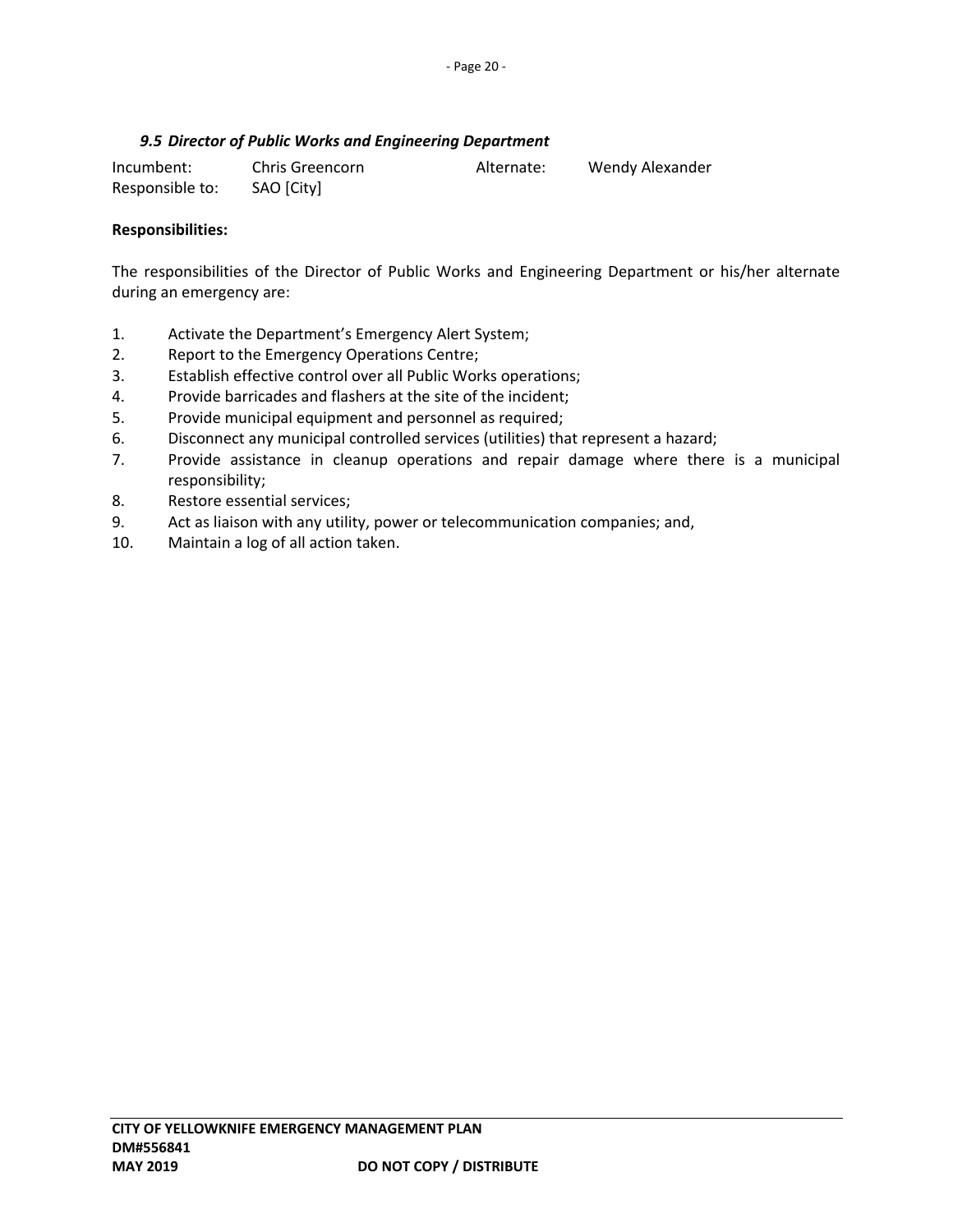# *9.6 Director of Policy, Communication and Economic Development*

| Incumbent:      | Kerry Penney | Alternate: | <b>Richard McIntosh</b> |
|-----------------|--------------|------------|-------------------------|
| Responsible to: | SAO [City]   |            |                         |

## **Responsibilities:**

The responsibilities of the Director of Policy, Communications and Economic Development or his/her alternate during an emergency are:

- 1. Report to the Emergency Operations Centre, or be available to provide information from any location;
- 2. Act as the City's Communications Officer as directed by the Emergency Coordinator to include the following:
	- a) Gather, process and disseminate information for the Emergency Management Committee;
	- b) Gather, process and disseminate information to the media and the public from the emergency services; and
	- c) Arrange press conferences;
- 3. Liaise with business community, as required;
- 4. Provide assistance to any other Department, as required; and
- 5. Maintain a log of all action taken.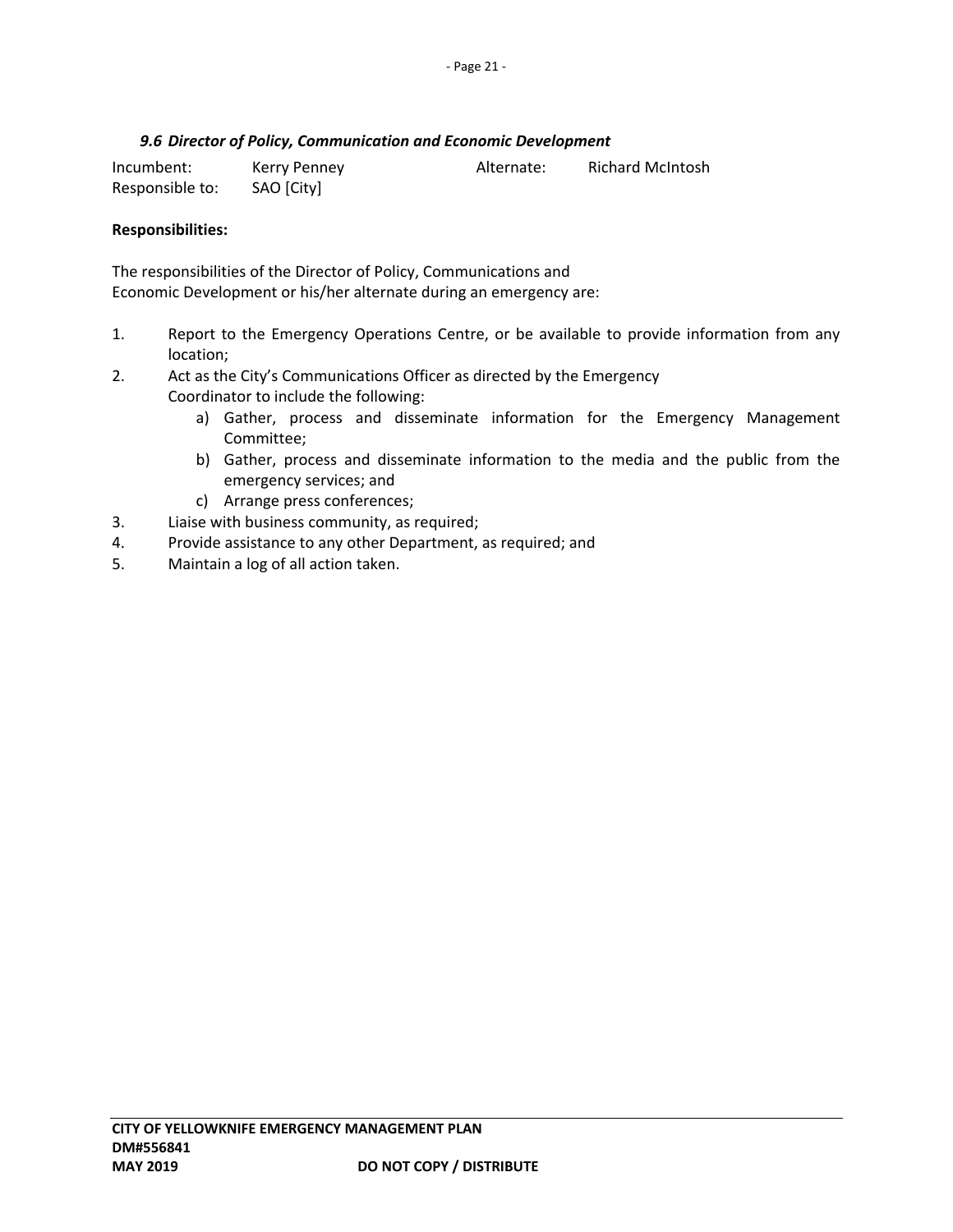# *9.7 Director of Corporate Services and/or Manager of Corporate Services and Risk Management*

Incumbent: Sharolynn Woodward (Corporate Affairs) Alternate: Alan Dube Clem Hand (Purchasing) Grant Marriott Grant Marriott

Responsible to: SAO [City]

# **Responsibilities:**

The responsibilities of the Director of Corporate Services or alternate during an emergency are:

- 1. Activate the Department's Emergency Alert System;
- 2. Report to the Emergency Operations Centre;
- 3. Coordinate purchase and supply requirements;
- 4. Provide Information Technology support to the EOC and Emergency Site, as required;
- 5. Provide an inventory of City Stores, supplies and their locations;
- 6. Provide lists of suppliers;
- 7. Provide lists of equipment resources;
- 8. Keep records of funds expended as well as equipment usage;
- 9. Maintain records of all purchases; and,
- 10. Maintain a log of all action taken.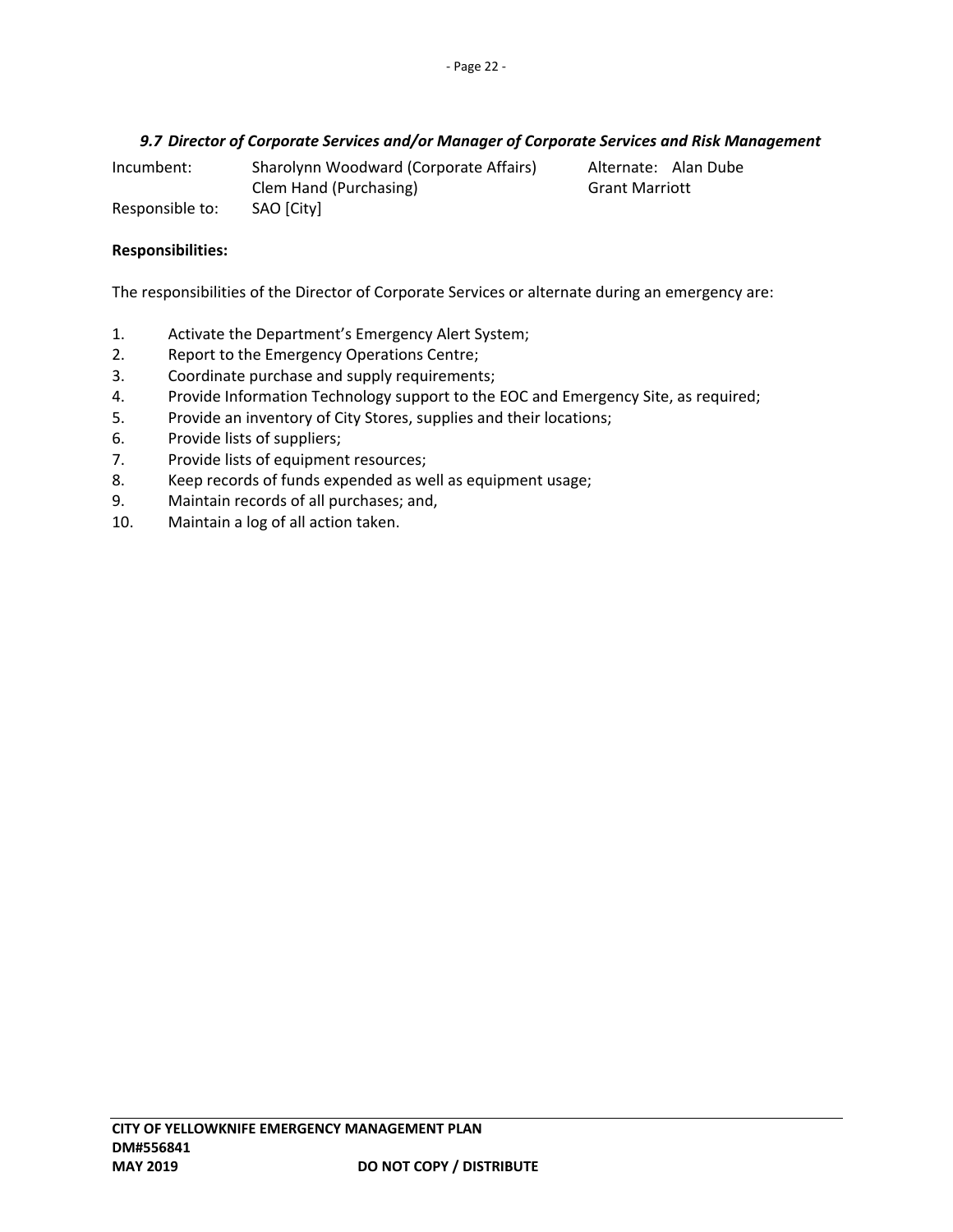## *9.8 Manager of Human Resources*

| Incumbent:      | <b>Marie Couturier</b> | Alternate: | Cathy Tumoth/Eliane Mota |
|-----------------|------------------------|------------|--------------------------|
| Responsible to: | SAO [City]             |            |                          |

## **Responsibilities:**

The responsibilities of the Manager of Human Resources or his/her alternate during an emergency are:

- 1. Activate the Division's Emergency Alert System;
- 2. Report to the Emergency Operations Centre;
- 3. Alert the Manager of Yellowknife Area Office of the GNWT's Health and Social Services Department;
- 4. Co-ordinate supply and track demand of human resources;
- 5. Maintain records of human resources and administrative detail that may involve financial liability;
- 6. Ensure that identification cards are issued for identification purposes;
- 7. Arrange comforts for the Emergency Operations Centre; and,
- 8. Maintain a log of all action taken.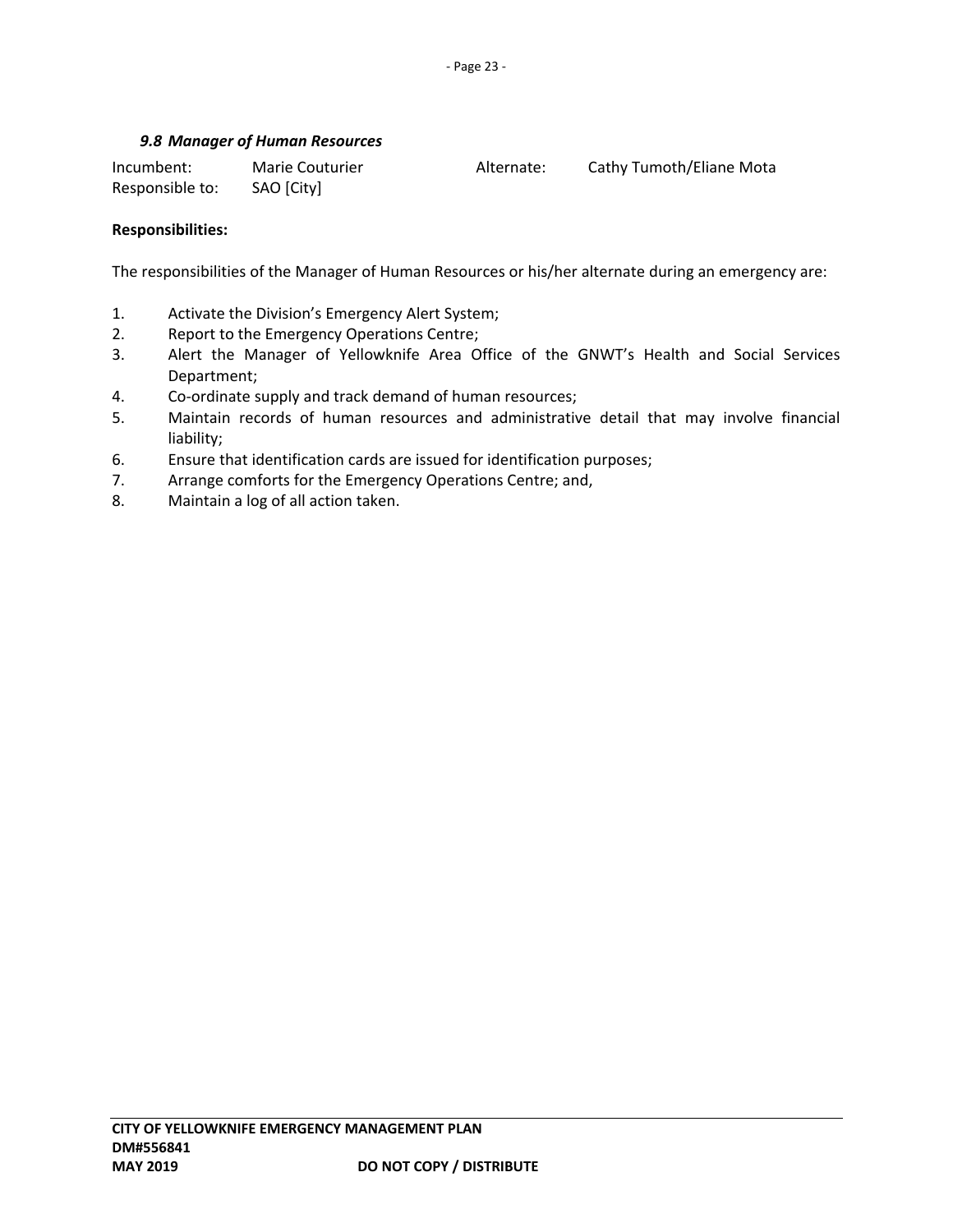Alternate: Slavica Jovic

## *9.9 City Clerk*

| Incumbent:      | Debbie Gillard |
|-----------------|----------------|
| Responsible to: | SAO [City]     |

**Responsibilities:** 

The responsibilities of the City Clerk or his/her alternate during an emergency are:

- 1. Report to the Emergency Operations Centre;
- 2. Maintain a log for the Emergency Coordinator (SAO) of actions taken by the Response Committee;
- 3. Activate sufficient staff to provide assistance to either the Mayor & SAO or Emergency Management Committee (EOC);
- 4. Provide support to any other Department, as required;
- 5. Maintain a log of all action taken;
- 6. Develop a comprehensive report for Council upon the termination of the emergency.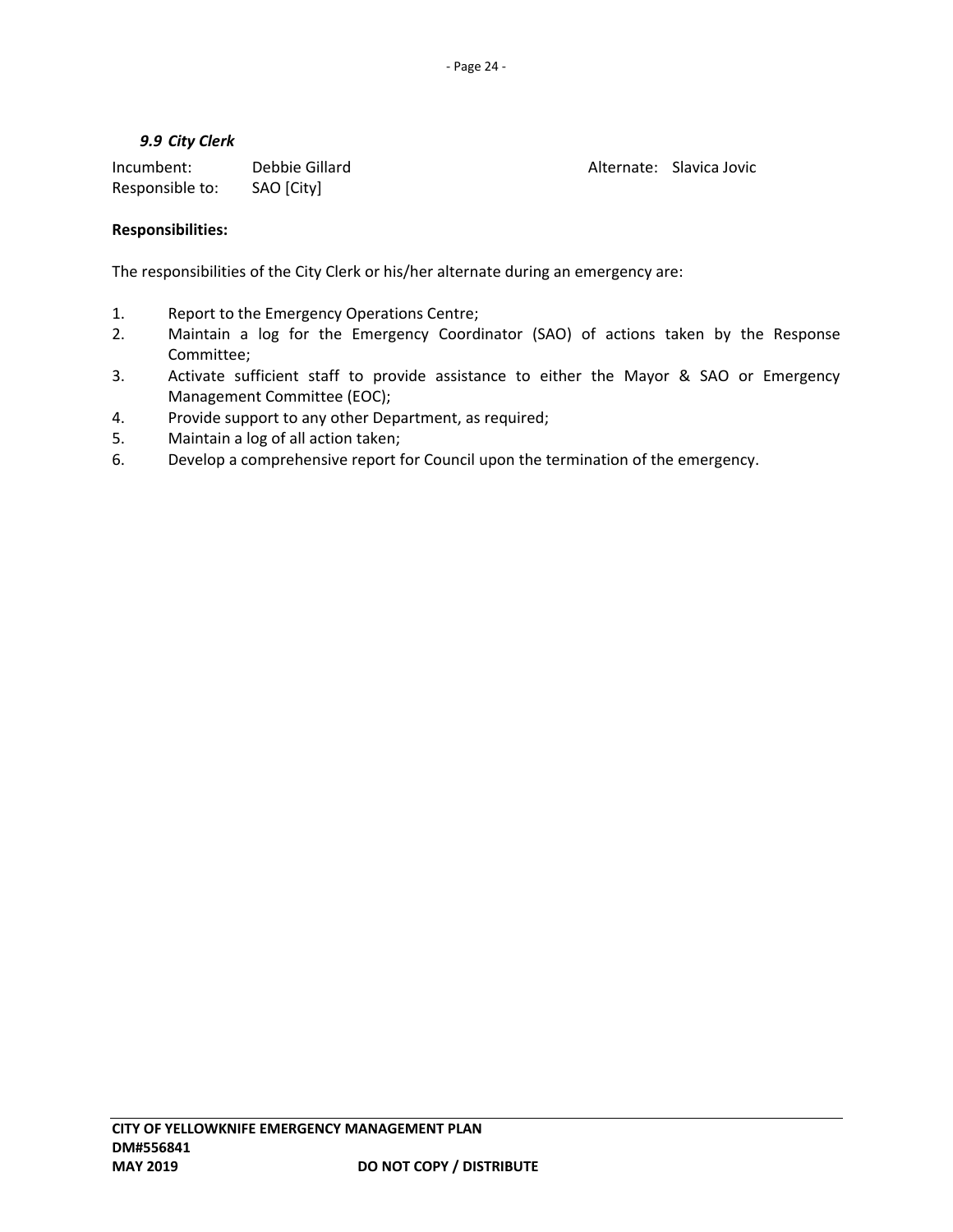# *9.10 NTHSSA – Stanton Territorial Hospital*

| Incumbent:      | Kimberly Riles, COO                            |
|-----------------|------------------------------------------------|
| Responsible to: | Department of Health and Social Services, GNWT |

## **Responsibilities:**

The responsibilities of the Stanton Regional Yellowknife Hospital during an emergency are:

- 1. Activate the hospital's Emergency Alert System;
- 2. Ensure that the hospital staff are ready for a possible influx of emergency patients;
- 3. Arrange for the dissemination of all special instructions concerning public health and safety to the population;
- 4. Provide for mass immunization, if required;
- 5. Provide for continuous medical care on an as when and where basis;
- 6. Provide for emergency medical treatment for the injured not requiring hospitalization;
- 7. Act as liaison with the Territorial Health & Social Services Department; and,
- 8. Maintain a log of all action taken.
- \* A copy of this organizations Emergency Plan is kept in the City's E.O.C cabinet.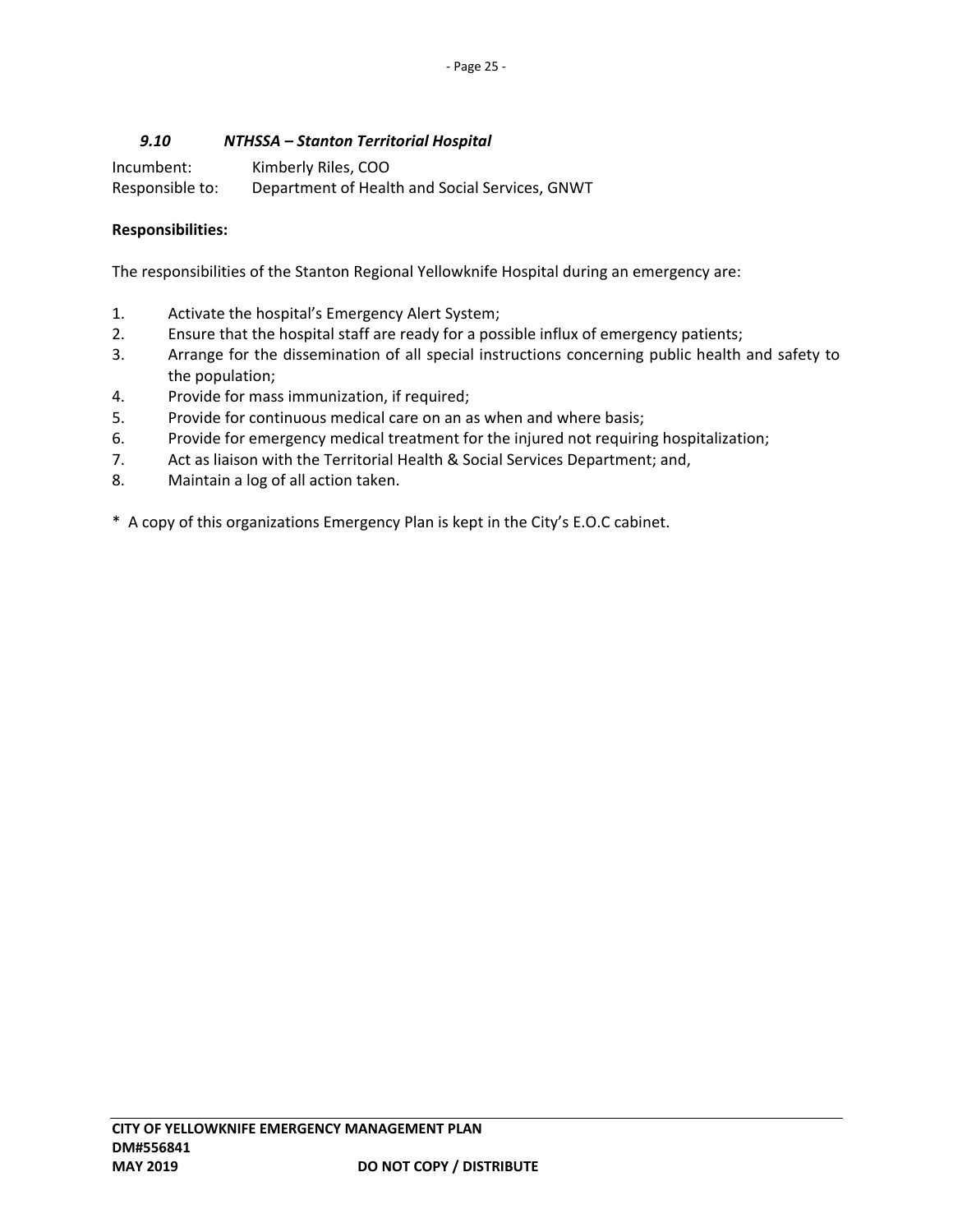# *9.11 Yellowknife Health and Social Services Authority*

| Incumbent:      | Liliana Canadic                               |
|-----------------|-----------------------------------------------|
| Responsible to: | YK Health and Social Services Authority Board |

## **Responsibilities:**

The Yellowknife Health and Social Services Authority will act as the City's welfare agency, and the CEO will appoint a representative to report to the Emergency Operations Centre Committee and:

- 1. Activate the Social Services Emergency Alert System;
- 2. Provide:
	- a) Emergency feeding;
	- b) Emergency lodging;
	- c) Emergency clothing;
	- d) Emergency registration and inquiry; and,
	- e) Personal services;
- 3. Establish communications requirements;
- 4. Coordinate the response of volunteer organizations directly involved with Social Services;
- 5. Provide the support required for advised evacuation; and,
- 6. Maintain a log of all action taken.
- \* A copy of this organizations Emergency Management Plan is kept in the City's E.O.C cabinet.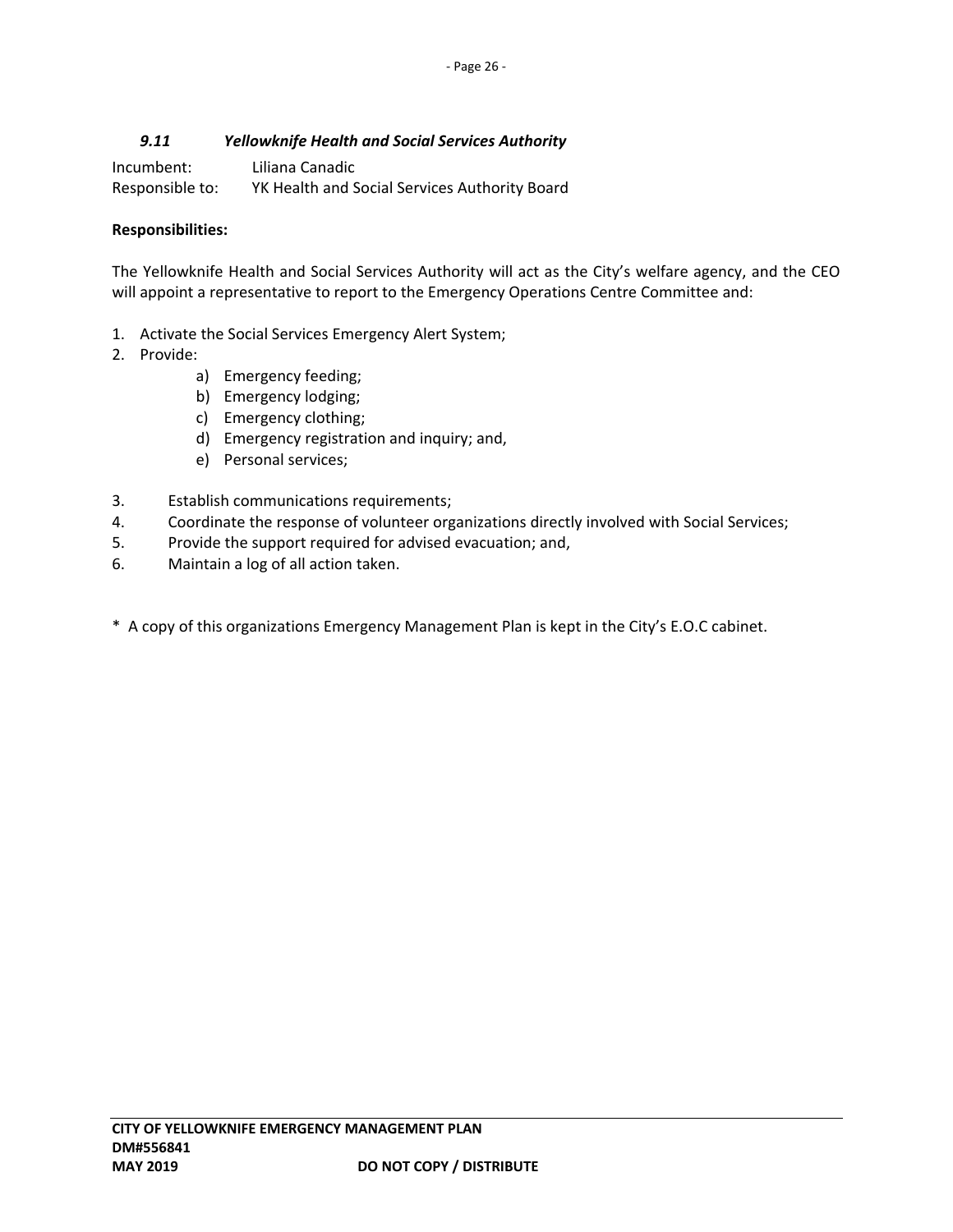# *9.12 St. John Ambulance*

## **Responsibilities:**

The Yellowknife St. John Ambulance Agency may provide support to the City's emergency response as requested and the CEO will appoint a representative to report to the Emergency Operations Centre Committee. The responsibilities are:

- 1. Activate the St. John Ambulance Emergency Alert System;
- 2. Co-ordinate the response with the Fire Division as directed;
- 3. May be directed to support Yellowknife Health and Social Services; and,
- 4. Maintain a log of all action taken.

## *9.13 YKDFN*

#### **Responsibilities:**

The Yellowknives Dene First Nation and the City of Yellowknife signed a Memorandum of Understanding on October 2, 2002.

- 1. The City agrees to include the Yellowknives Dene First Nation (YKDFN) in the list of outside agencies to be contacted in the event that a State of Local Emergency is declared by the City within the meaning of the *Emergency Managment Act* of the Northwest Territories;
- 2. In the event that the City's Emergency Operations Centre is activated to respond to an emergency or potential emergency within Lot 500, the City will notify YKDFN as soon as it is reasonably possible and invite a representative to sit on its Emergency Management Committee;
- 3. The City will invite YKDFN to participate in emergency preparedness planning exercises and will seek input on significant amendments to its Emergency Management Plan;
- 4. Contact: YKDFN at: Chief Executive Officer, Yellowknives Dene First Nation,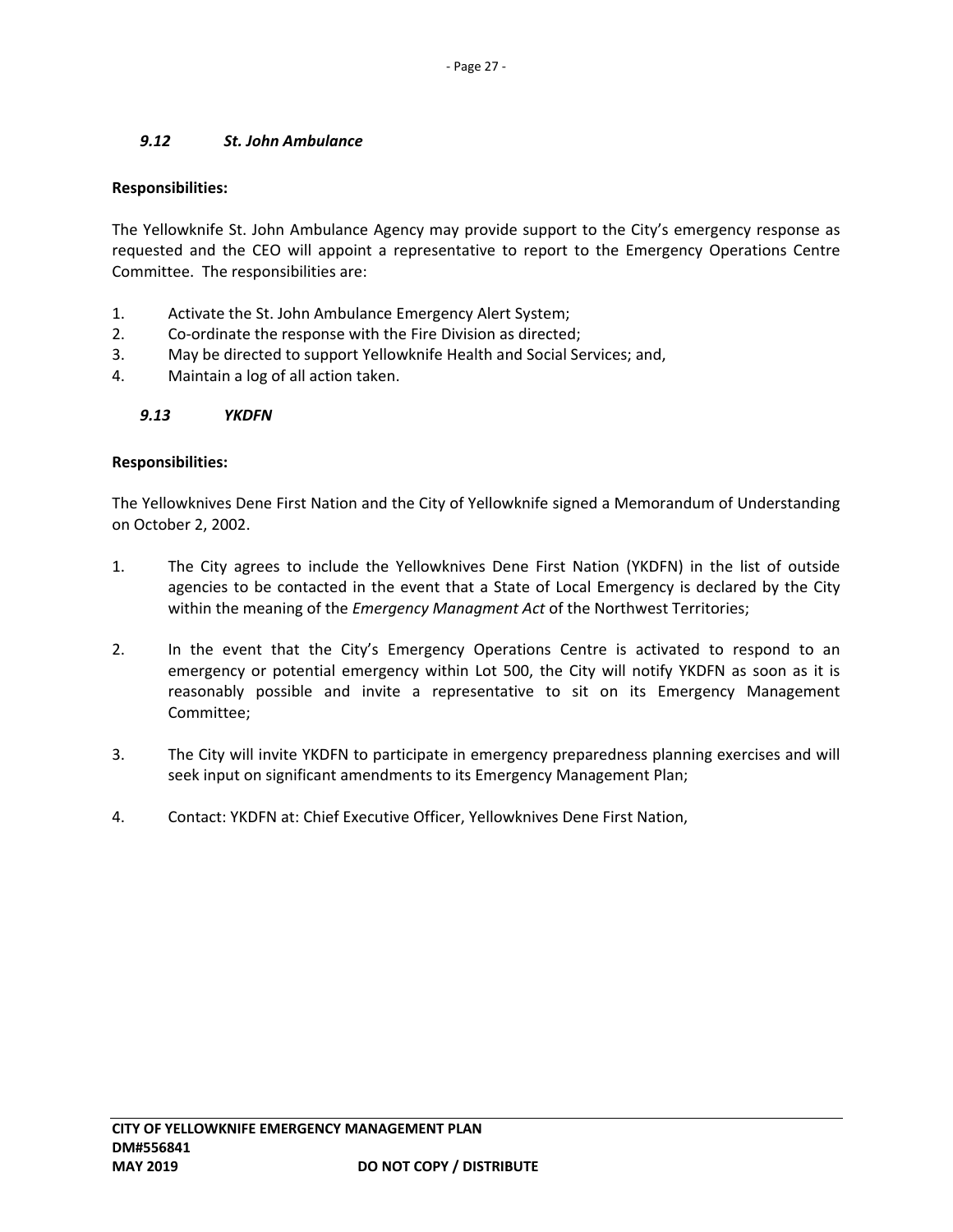‐ Page 28 ‐

**10 Appendix A:** 



**Declaration of State of Local Emergency**  WHEREAS an emergency exists in the City of Yellowknife due to: (Describe the nature of apprehended or actual emergency)

| THEREFORE THE COUNCIL PURSUANT TO SECTION 18(1) OF THE EMERGENCY MANAGEMENT ACT, BY    |  |
|----------------------------------------------------------------------------------------|--|
| RESOLUTION OF COUNCIL HEREBY DECLARE THAT A STATE OF LOCAL EMERGENCY EXISTS, IN ALL OR |  |
| PART OF THE MUNICIPALITY OF YELLOWKNIFE HEREIN DESCRIBED                               |  |
|                                                                                        |  |
|                                                                                        |  |
|                                                                                        |  |

**Mayor:\_\_\_\_\_\_\_\_\_\_\_\_\_\_\_\_\_\_\_\_\_\_\_\_\_\_\_\_\_\_\_\_\_\_\_\_\_\_\_\_\_\_\_\_\_\_\_\_\_\_\_\_\_\_\_\_\_\_\_\_\_\_** 

\* Notes:

- 1. If the whole of the Municipality is not affected, describe the area in which the emergency exists.
- 2. Immediately after the declaration of a state of local emergency, the local Emergency Management Committee shall cause the details of the declaration to be published by such means of communication as it considers most likely to make known to the population of the area of the municipality affected by the contents of the declaration.
- 3. The Emergency Management Committee shall forthwith, upon declaration of a State of Local Emergency, forward a copy of the declaration to the Head of the Emergency Management Organization (MACA G.N.W.T.)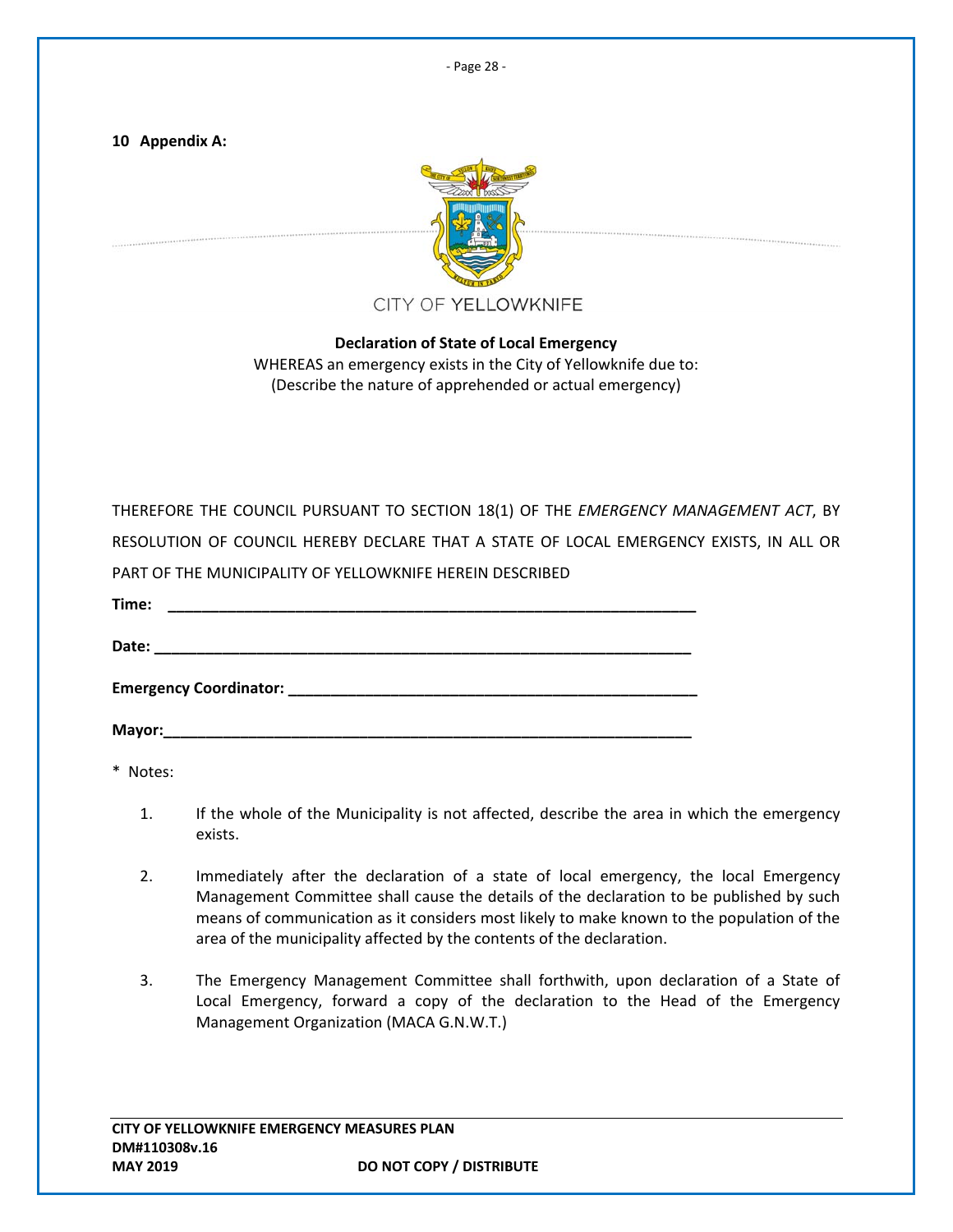# **11 Appendix B: Winter Power Outage**

The following information is ONLY a guideline. Every emergency can and will present itself in a different manner with various issues and complexities. Use the following information and continue to consult with partner and outside agencies for the best approach to the emergency at hand. The following information is based upon outside agencies not being able to restore back‐up power (through Jackfish Power Plant) to the City in a timely manner.

# *Winter Power Outage*

1) An assessment of the risk for City is as follows and may be reviewed by the members of the EOC as the situation changes;

| Temperature      |         |         |         | Seriousness of the Situation - Duration of Full Power Outage (Hours) |      |
|------------------|---------|---------|---------|----------------------------------------------------------------------|------|
| (Celcius)        | $0 - 2$ | $3 - 4$ | $4 - 5$ | $5 - 7$                                                              | $8+$ |
| +10 (or greater) |         |         |         |                                                                      |      |
| 0                |         |         |         |                                                                      |      |
| $-10$            |         |         |         |                                                                      |      |
| $-20$            |         |         |         |                                                                      |      |
| $-30$            |         |         |         |                                                                      |      |
| $-40$            |         |         |         |                                                                      |      |

## LEGEND:

| No reception / warming centre required                     |
|------------------------------------------------------------|
| Reception / warming centre 'MAY' be required (situational) |
| Reception / warming centre will open within City           |

- 2) First location for 'Reception Centre' is Fieldhouse OR Multiplex location OR both (depending on need). This is done through the Manager of Human Resources (primary contact) and/or Director of Public Safety and the primary agency responsible will be Yellowknife Area Health and Social Services Authority (YKH&SSA) (see 7 for more information);
- 3) Secondary location is St. Patrick's High School [primarily for pandemic-type emergency]. Any other school gym can be considered as a reception centre or warming centre. Community Services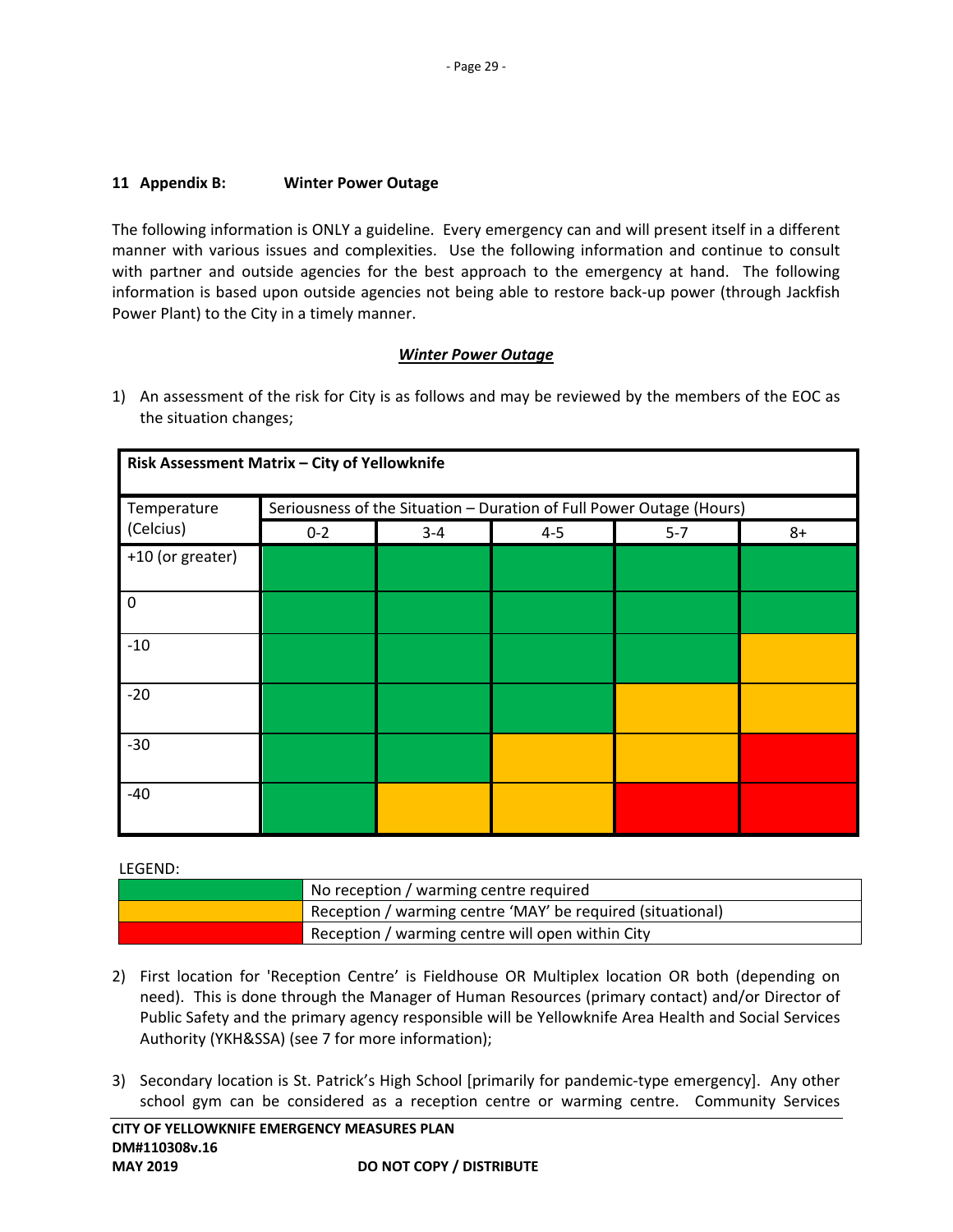already has the various memorandum of understanding with the two Yellowknife School Boards within the City.

- 4) If other locations are required, the decision can be made at the time (consider empty office towers Bellanca Developments, Northern Property REIT or GNWT office buildings );
- 5) CONSIDERATIONS; if using schools for additional reception centres, this may result in school closure the next day, domino effect, kids stay home, adults may need to stay home. Try to use office towers first with back‐up generation;
- 6) Northland Utilities with full up‐to‐date listing of all buildings with back‐up generation, use any list from this organization (as it will be most recent);
- 7) YKH&SS has the lead in establishing 'Reception Centre'. Following notes:
	- a) YKH&SS will primarily deal with Manager of Human Resources;
	- b) It is easier to keep in one geographical location;
	- c) YKH&SS will require assistance from City [Community Services or Public Works] for set-up or configuration of area; and
	- d) Seacan behind Fieldhouse has cots, blankets, pillows for use in emergency
- 8) Other considerations for the EOC;
	- a) *Communications*; RCMP, CBC radio, Moose FM, CKLB, or Cabin radio, City Website, Social Meida, MED or Fire may be required (along with volunteers) to go door to door in neighbourhoods to alert residents of reception/warming centre opening;
	- b) *Transportation*; Public Works is responsible for the transit contract and can contact the service provider. Transit contractor may be required to transport residents;
	- c) *Other Non‐City Facilities*; May need to consider both seniors facilities (Mary Murphy & Avens) in event that some of their patients require transport to hospital or their alternate location [they may request City assistance; and
	- d) *Back‐up Generators*; EOC will contact fuel suppliers to ensure constant supply of fuel for reception centre, see below
- 9) Resources to contact for fuel;
	- a) Manager, Matonabee Petroleum
	- b) PHONE NUMBERS LISTED HERE (after hours number);
	- c) Tank-farm fuel supply; 4 trucks fully loaded each night; b-train transports arriving every 2 days (approximate) pumps available to remove fuel from tanks (or take directly from b-train transports) and then local transport to facility designated;
	- d) In event of Matonabee supply issues, Matonabee can contact other suppliers (Basset Petroleum, Midnight Sun or RTL tank farm) to acquire further fuel, making Matonabee single point of contact
- 10) Every power outage is unique. An outage in the summer is not a large concern. An outage in the winter with extreme cold during the evening time is more difficult to assess and monitor. Proper communications from Northland Utilities, NT Power Corporation and the City will be required to ensure residents have useful information; and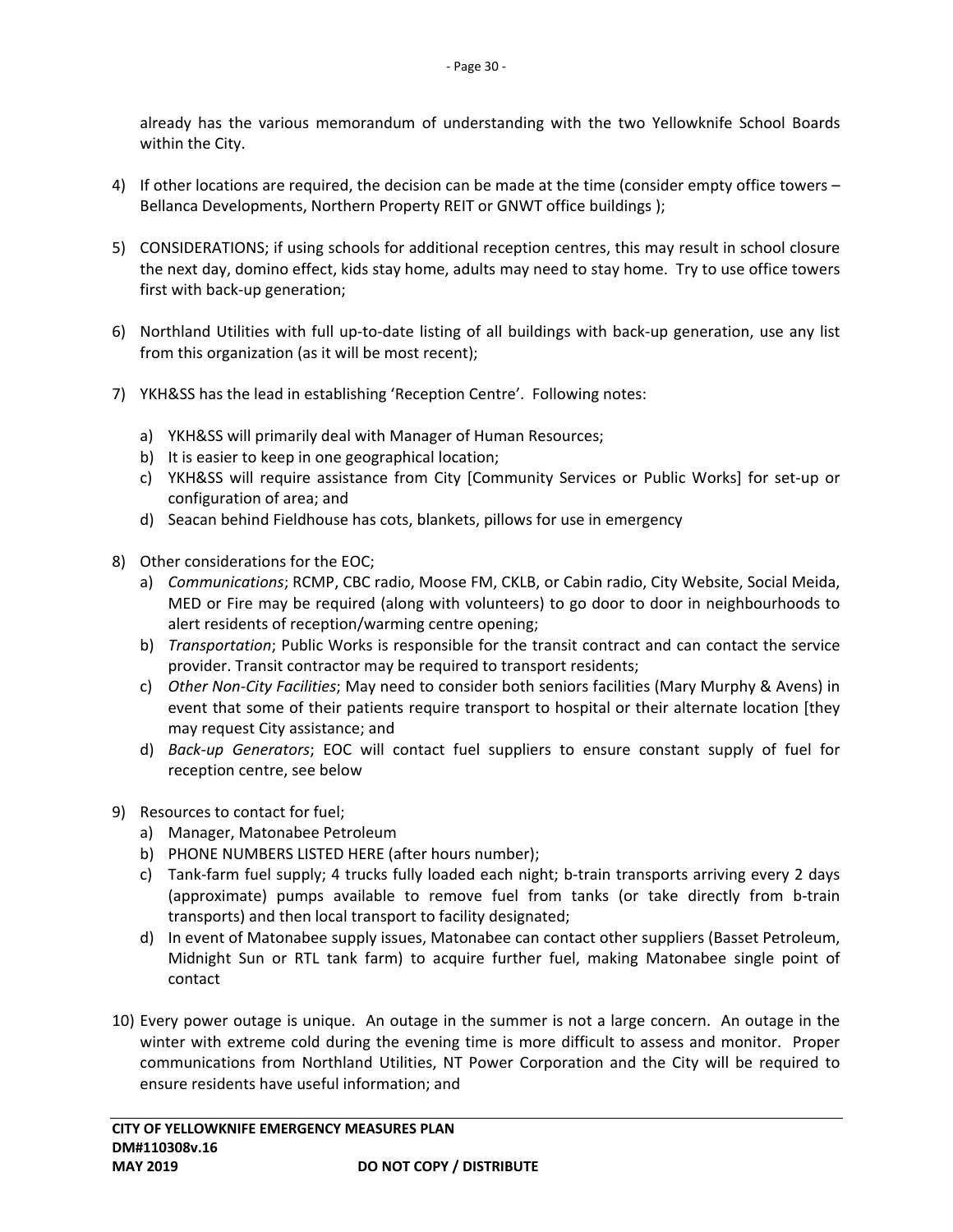11) Any expense during a power outage must be documented in the event that the Government of the Northwest Territories (GNWT) may provide any reimbursement. If this reimbursement is not possible, the City may be required to discuss those expenses with the insurance provider.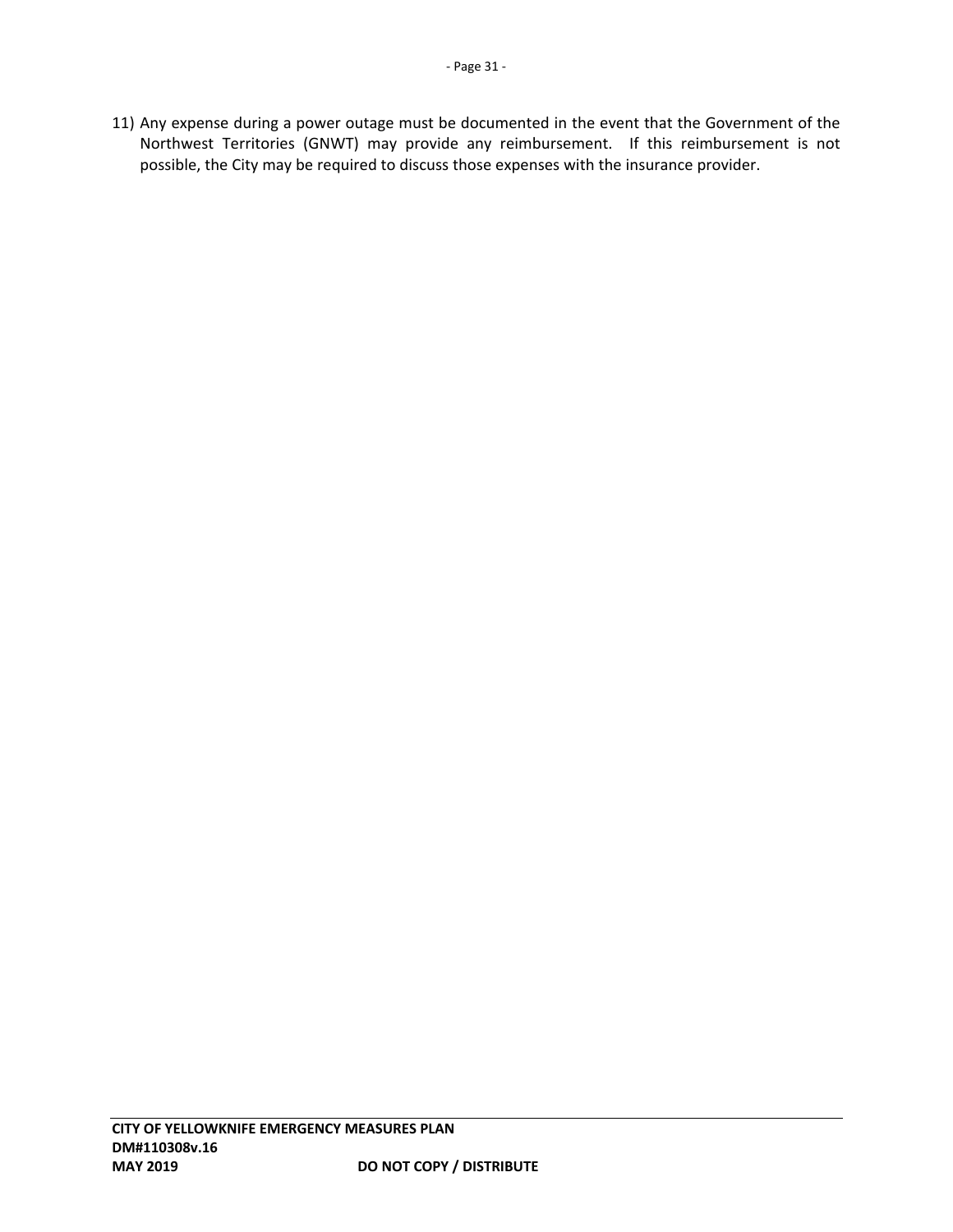# **12 Appendix C: Reception Centre**

The following information is ONLY a guideline. Every emergency can and will present itself in a different manner with various issues and complexities. Use the following information and continue to consult with partner and outside agencies for the best approach to the emergency at hand.

# *Reception Centre Scenario (other community evacuated to Yellowknife)*

- 1) Initial call will come from a representative of Municipal and Community Affairs (MACA) of the Government of the Northwest Territories (GNWT) alerting City officials (Director of Public Safety or Senior Administrative Officer) that a possible forest fire or other emergency event will likely result in the evacuation of another Northwest Territories (NWT) community to the City of Yellowknife (placing staff on alert);
- 2) City official should contact Manager of Human Resources to provide alert to Yellowknife Area Health and Social Services Authority (YKH&SS) in the event that an evacuation may occur;
- 3) First location for 'Reception Centre' is Fieldhouse OR Multiplex location OR both (depending on need). This is done through the Manager of Human Resources (primary contact) and/or Director of Public Safety and the primary agency responsible will be Yellowknife Area Health and Social Services Authority (YKH&SSA) (see 6 for more information);
- 4) YKH&SS has the lead in establishing a Reception Centre for evacuees:
	- a) YKH&SS will primarily deal with Manager of Human Resources;
	- b) It is easier to keep in one geographical location;
	- c) YKH&SS will require assistance from City [Community Services or Public Works] for set‐up or configuration of area; and
	- d) Sea Can (rear of the Fieldhouse) has cots, blankets, pillows for use in an emergency situation.
- 5) City of Yellowknife will receive additional information from MACA to provide the number of evacuees and the approximate time of their arrival. This information is crucial for YKH&SSA in the set-up of lodging and meal planning services;
- 6) The Emergency Operations Centre (EOC) of the City of Yellowknife does not need to be established in order to provide the 'reception centre' duties required. City officials should note that any additional assistance required from a third party and billed to the City should be documented for reimbursement;
- 7) When the evacuated community is cleared for residents to return, meetings shall be held between GNWT officials, the City and YKH&SSA staff to make the necessary arrangements to have those residents transported home; and
- 8) City of Yellowknife and YKH&SSA must keep all records of expenses for the duration of the designated Reception Centre for receiving evacuees from another community. All expenses shall be recorded and provided to a representative after the emergency event for reimbursement from MACA.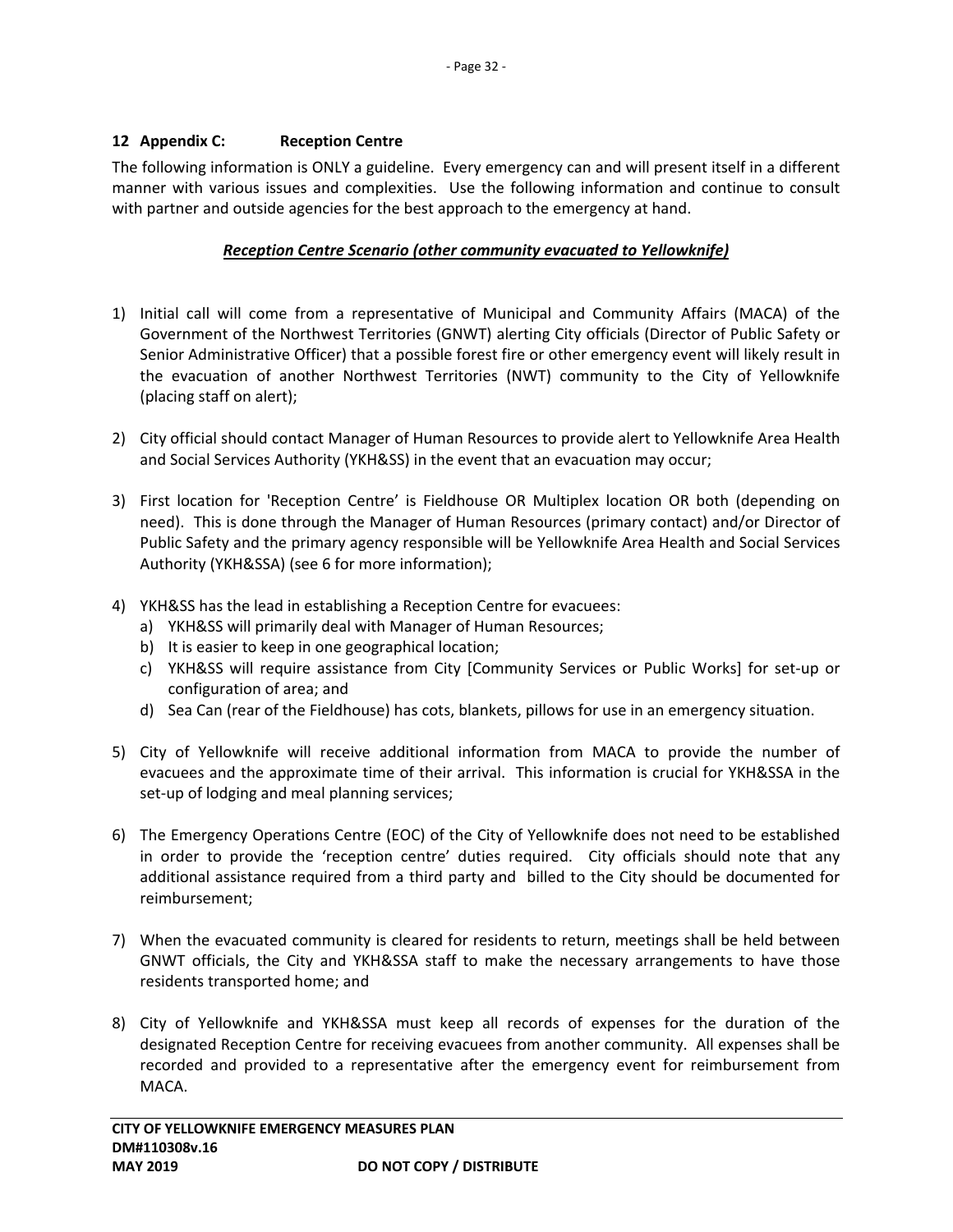| 13 Appendix D:                       | <b>Acronyms and Definitions</b>                                                                                                                                                                                                                                                                                                                     |
|--------------------------------------|-----------------------------------------------------------------------------------------------------------------------------------------------------------------------------------------------------------------------------------------------------------------------------------------------------------------------------------------------------|
| Alert                                | Is a phase of emergency response in which there is a possibility of an emergency<br>situation occurring within the near future. During the "Alert" phase of the<br>response, various Emergency Operations Centre personnel monitor the<br>situation and provide an communications to the public, government or outside<br>agencies, as appropriate. |
| CEO                                  | Chief Executive Officer for an organization.                                                                                                                                                                                                                                                                                                        |
| City                                 | City of Yellowknife.                                                                                                                                                                                                                                                                                                                                |
| Council                              | Municipal Council of the City of Yellowknife.                                                                                                                                                                                                                                                                                                       |
| Emergency                            | Any event or instance that warrants action to save lives and protect property,<br>public health and safety. A situation which is larger in scope and more severe<br>than normal.                                                                                                                                                                    |
| Emergency<br>Management<br>Committee | Means the City's Emergency Management Organization established by the<br>Emergency Management By-law No. XXXX.                                                                                                                                                                                                                                      |
| <b>EMO</b>                           | Emergency Management Organization - Organization within the Government of<br>the Northwest Territories - Department of Municipal and Community Affairs<br>that deals with emergency measures.                                                                                                                                                       |
| EOC                                  | Emergency Operations Centre, a site from which civil officials and partner<br>agencies coordinate, monitor, and direct emergency responses activities during<br>an emergency or disaster.                                                                                                                                                           |
| <b>GNWT</b>                          | Government of the Northwest Territories                                                                                                                                                                                                                                                                                                             |
| Incident                             | A situation that is limited in scope and potential effects.                                                                                                                                                                                                                                                                                         |
| <b>MACA</b>                          | <b>GNWT Department of Municipal and Community Affairs</b>                                                                                                                                                                                                                                                                                           |
| MED                                  | <b>Municipal Enforcement Division</b>                                                                                                                                                                                                                                                                                                               |
| Plan                                 | Emergency Plan for the City of Yellowknife.                                                                                                                                                                                                                                                                                                         |
| <b>RCMP</b>                          | Royal Canadian Mounted Police                                                                                                                                                                                                                                                                                                                       |
| <b>Reception Centre</b>              | Any facility deemed necessary for residents or non-residents to be housed for<br>any period of time (Fieldhouse primary, St. Patrick High School secondary).<br>Other sites may also be utilized, depending on the emergency situation.                                                                                                             |
| Response                             | The work done immediately after an emergency has occurred, primarily to save<br>human life, treat the injured, and prevent further injury and losses.                                                                                                                                                                                               |